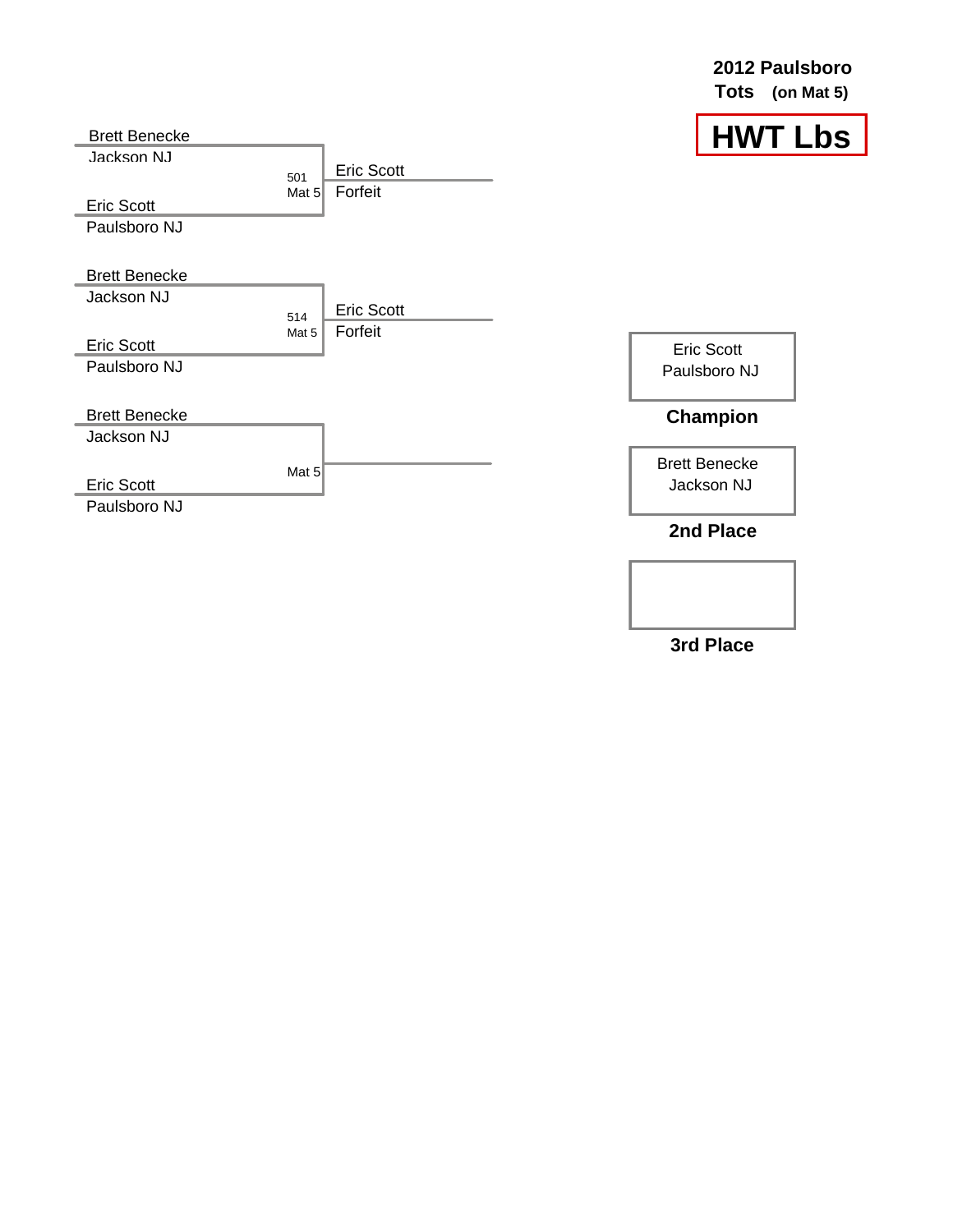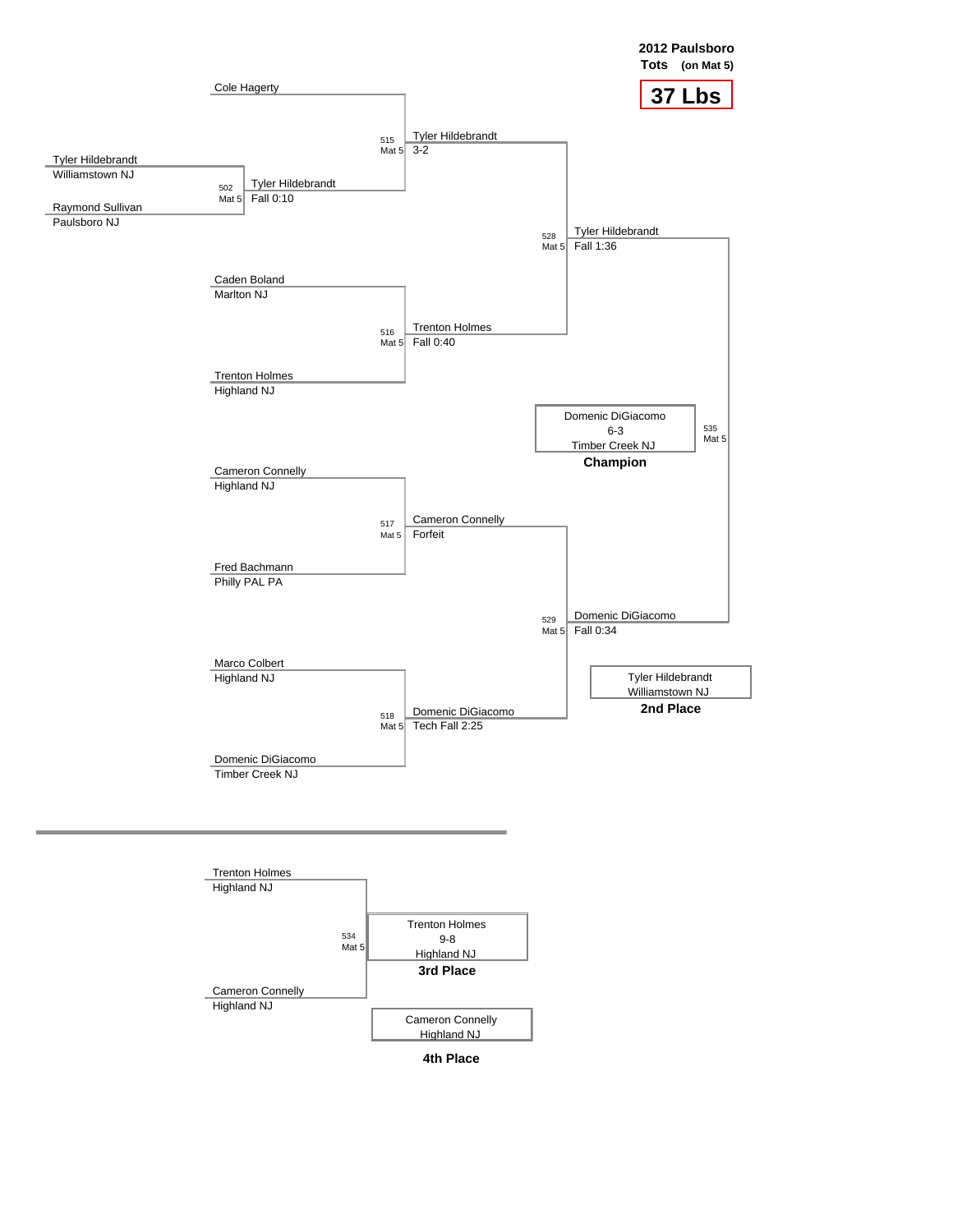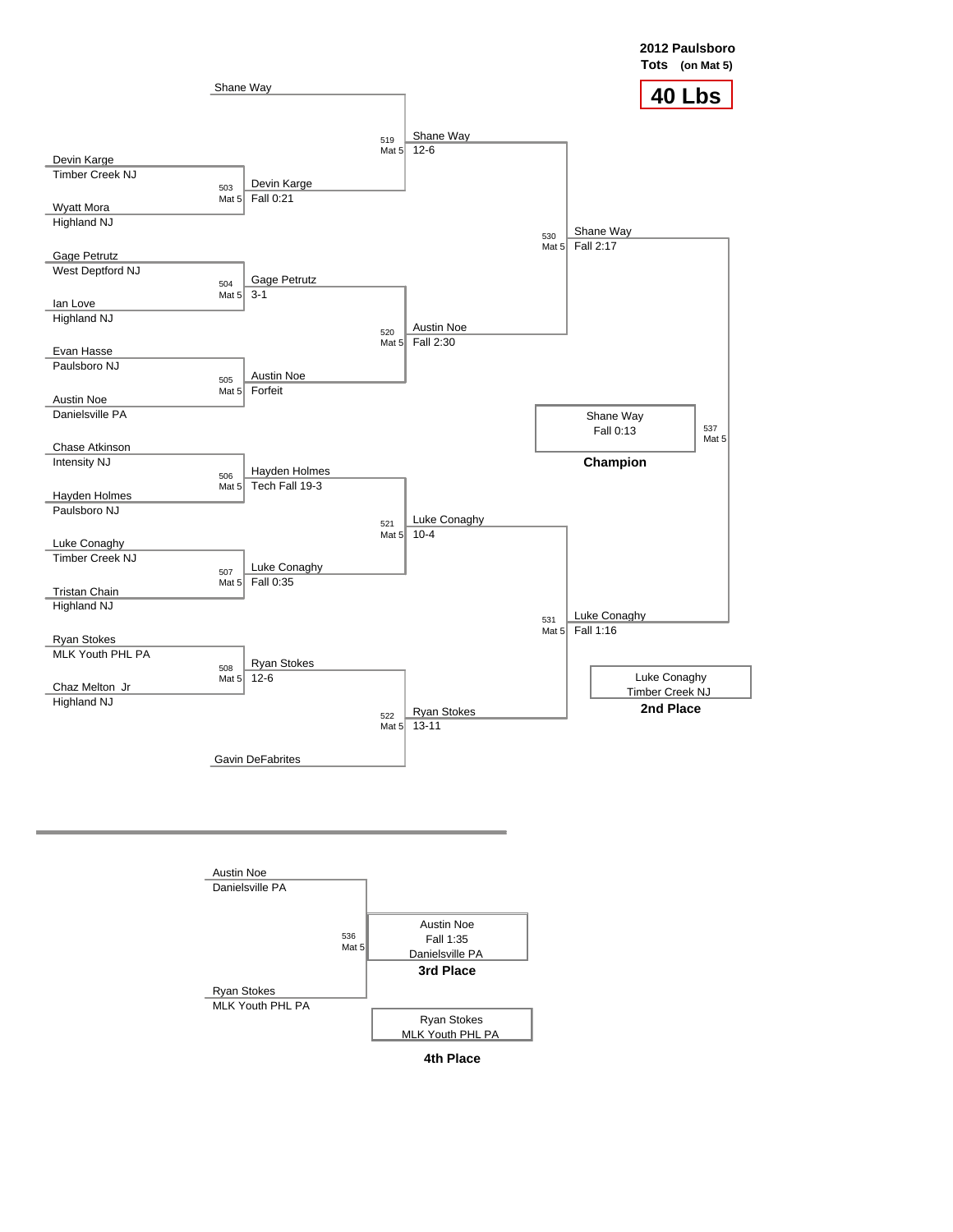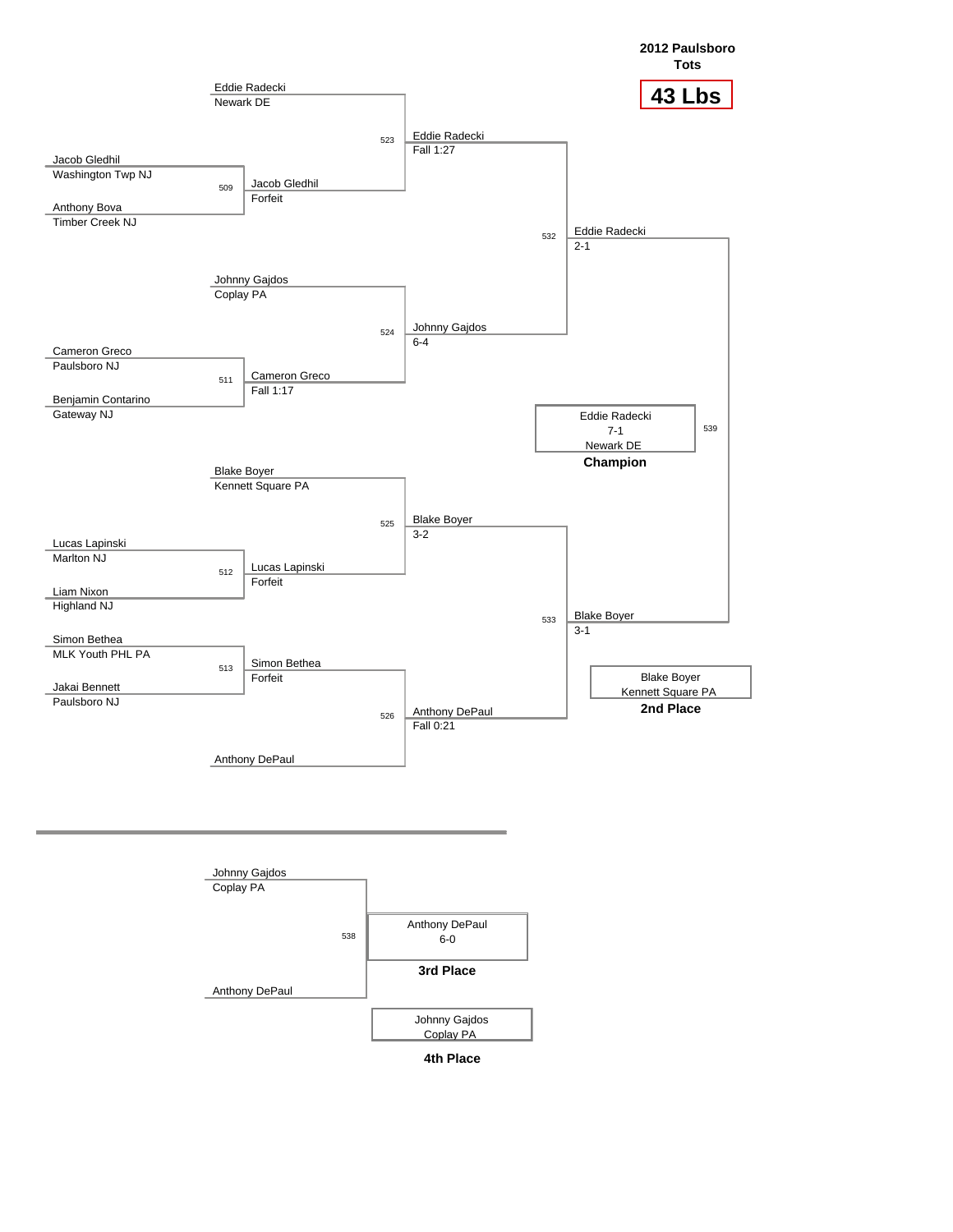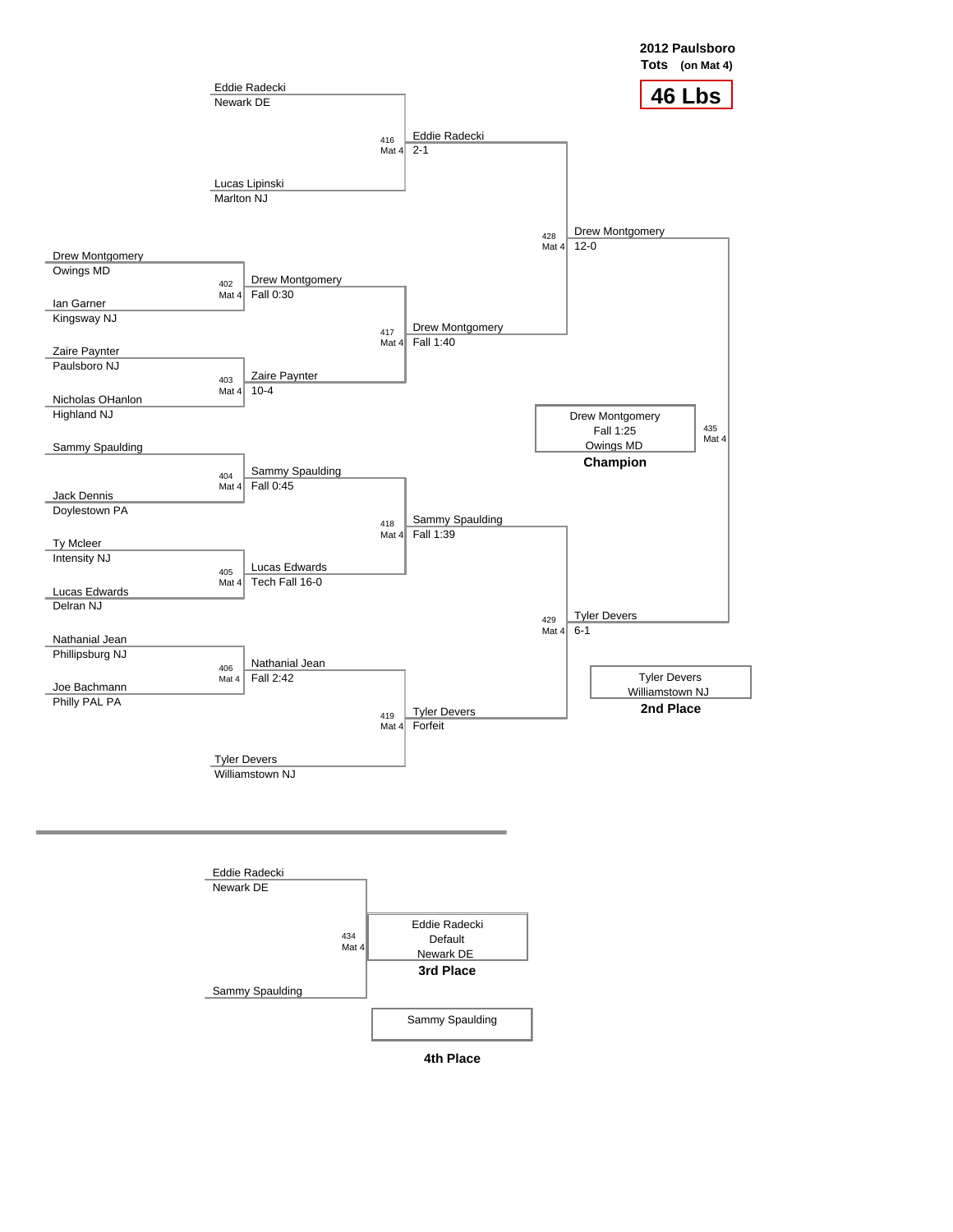

**4th Place**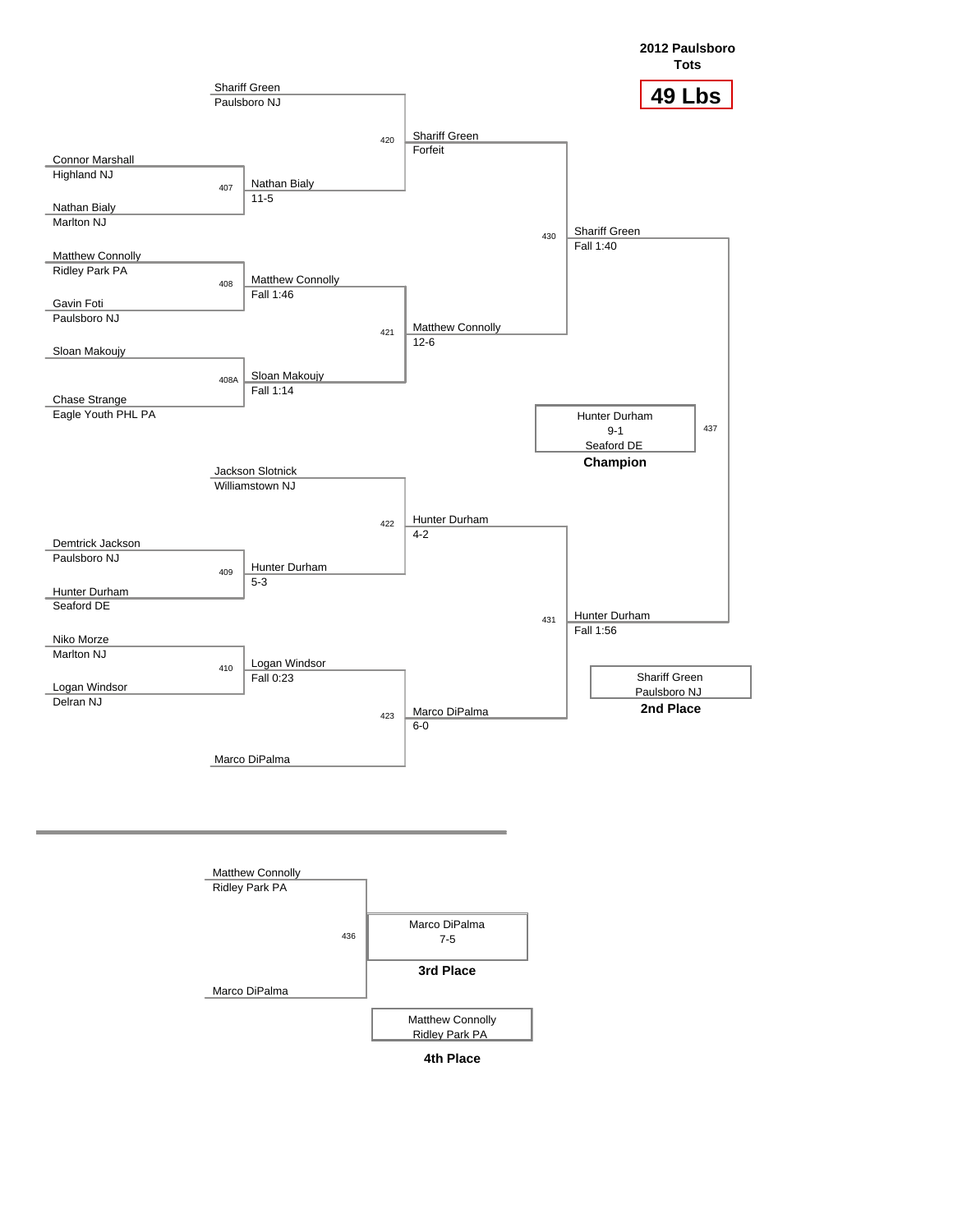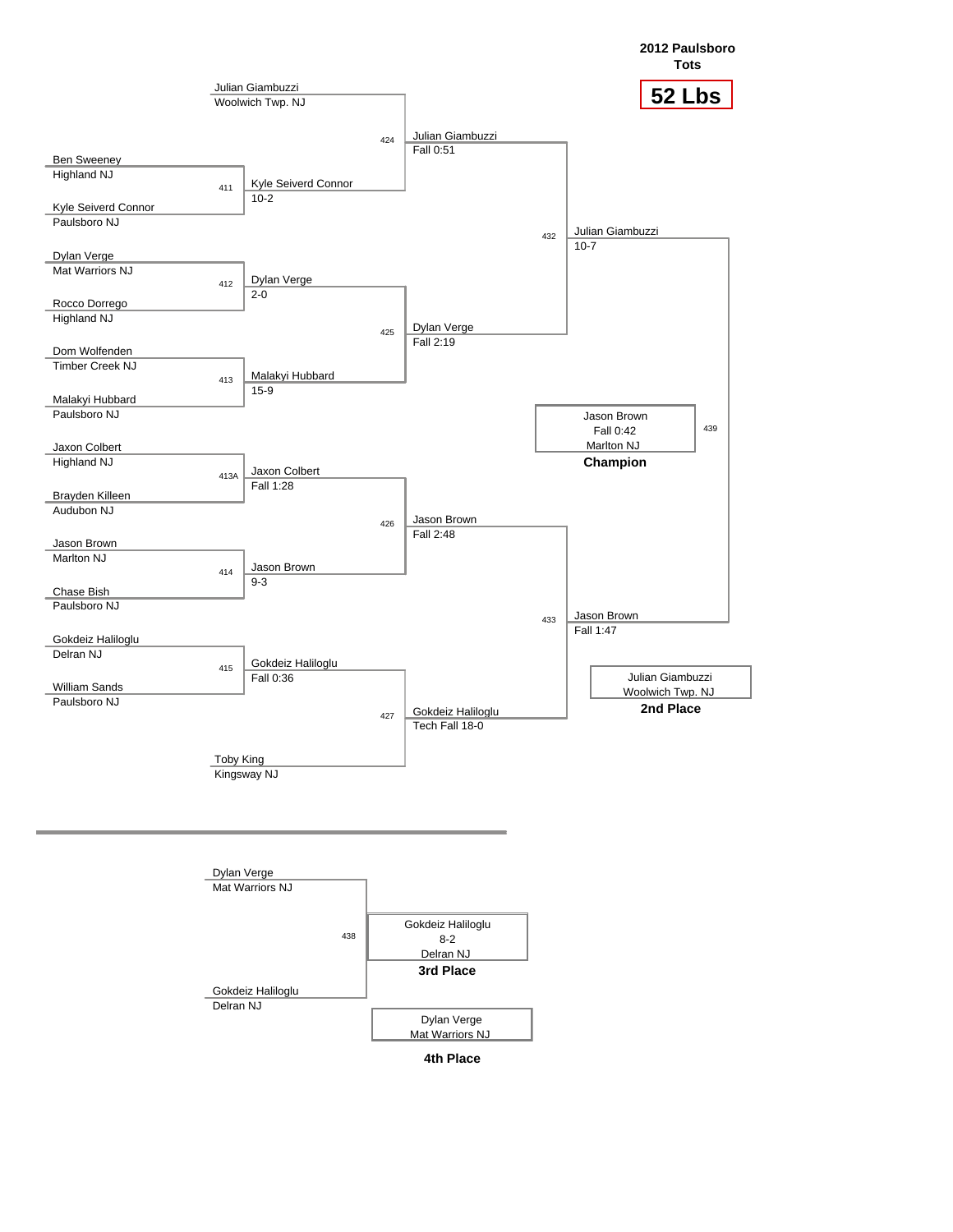

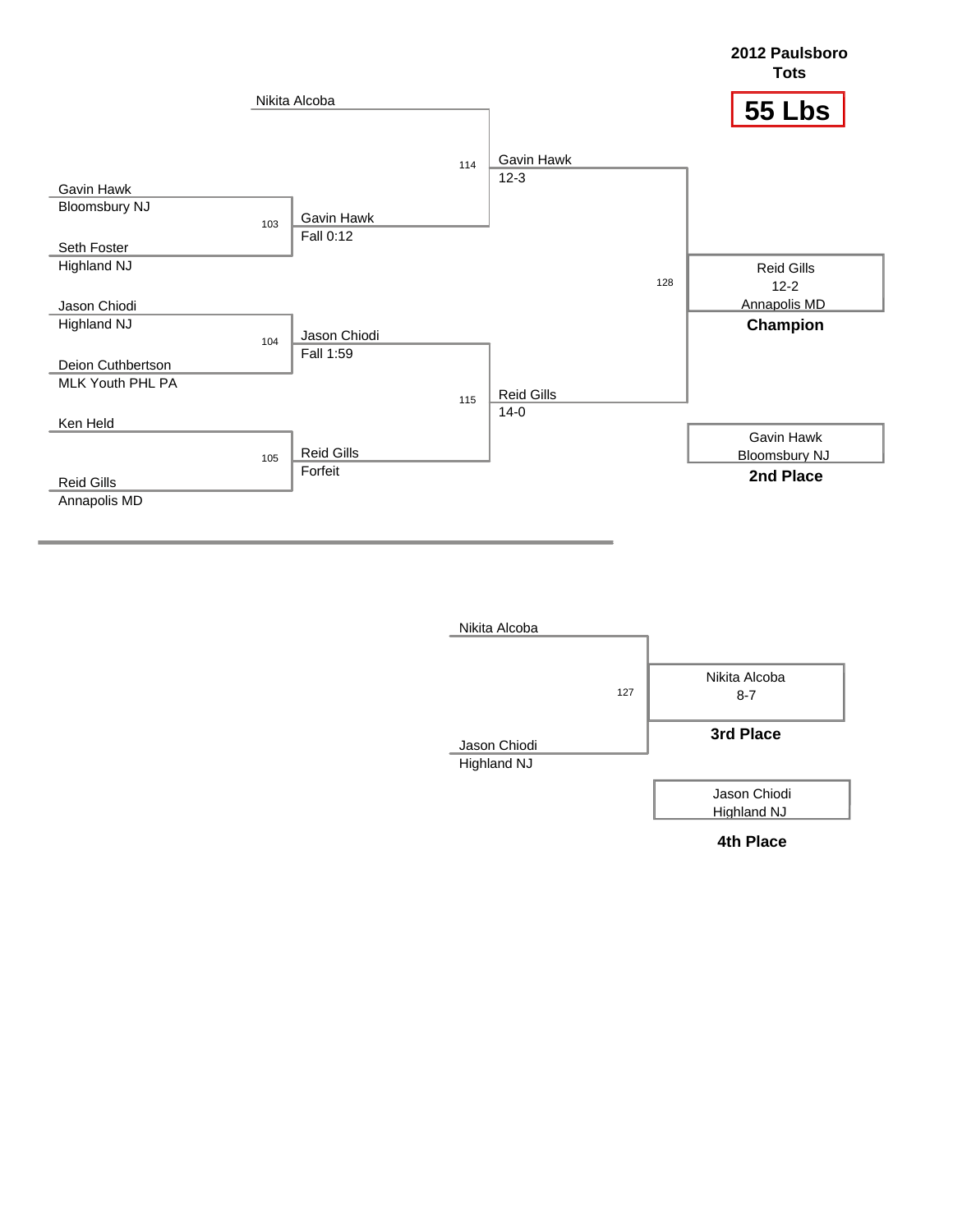

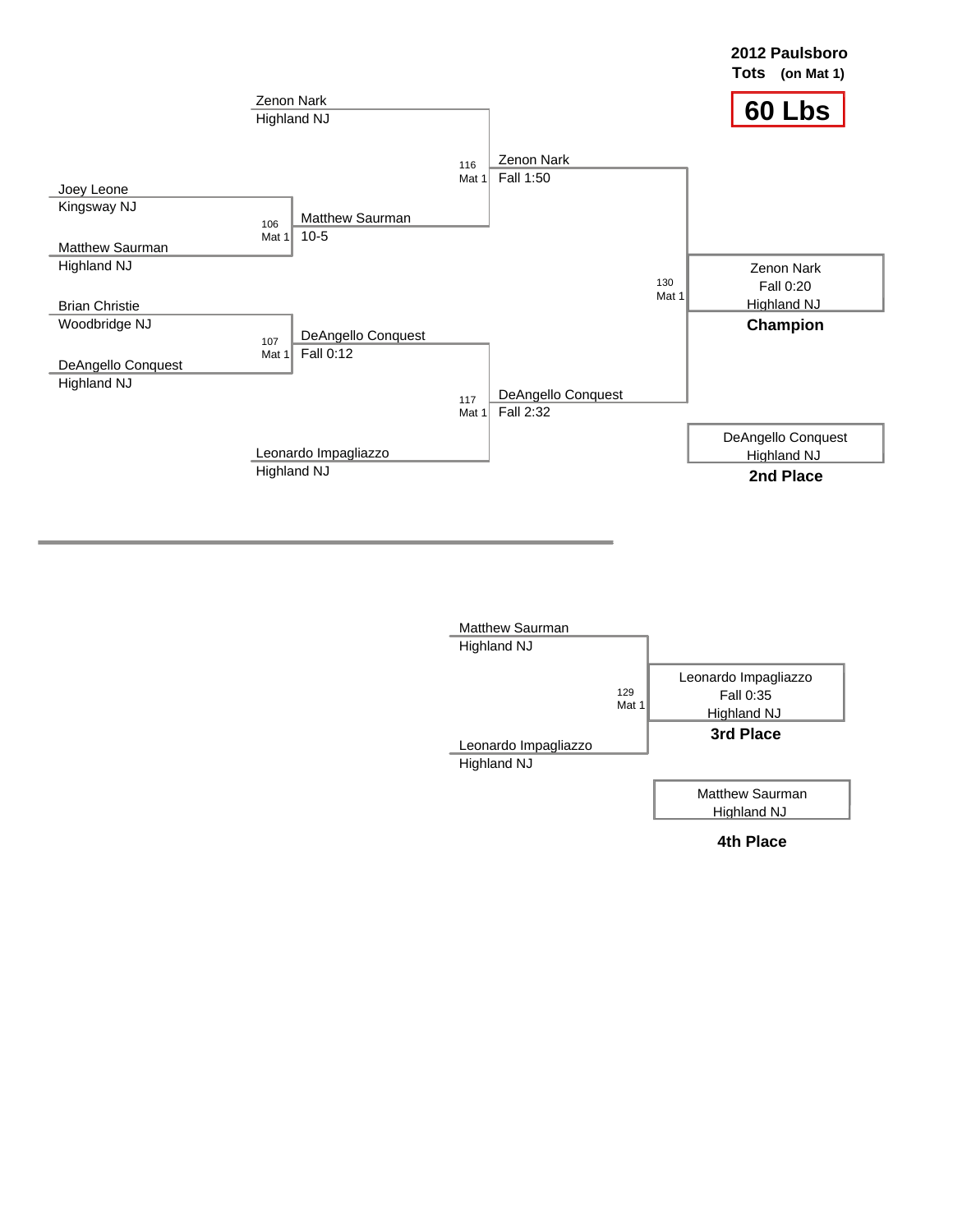

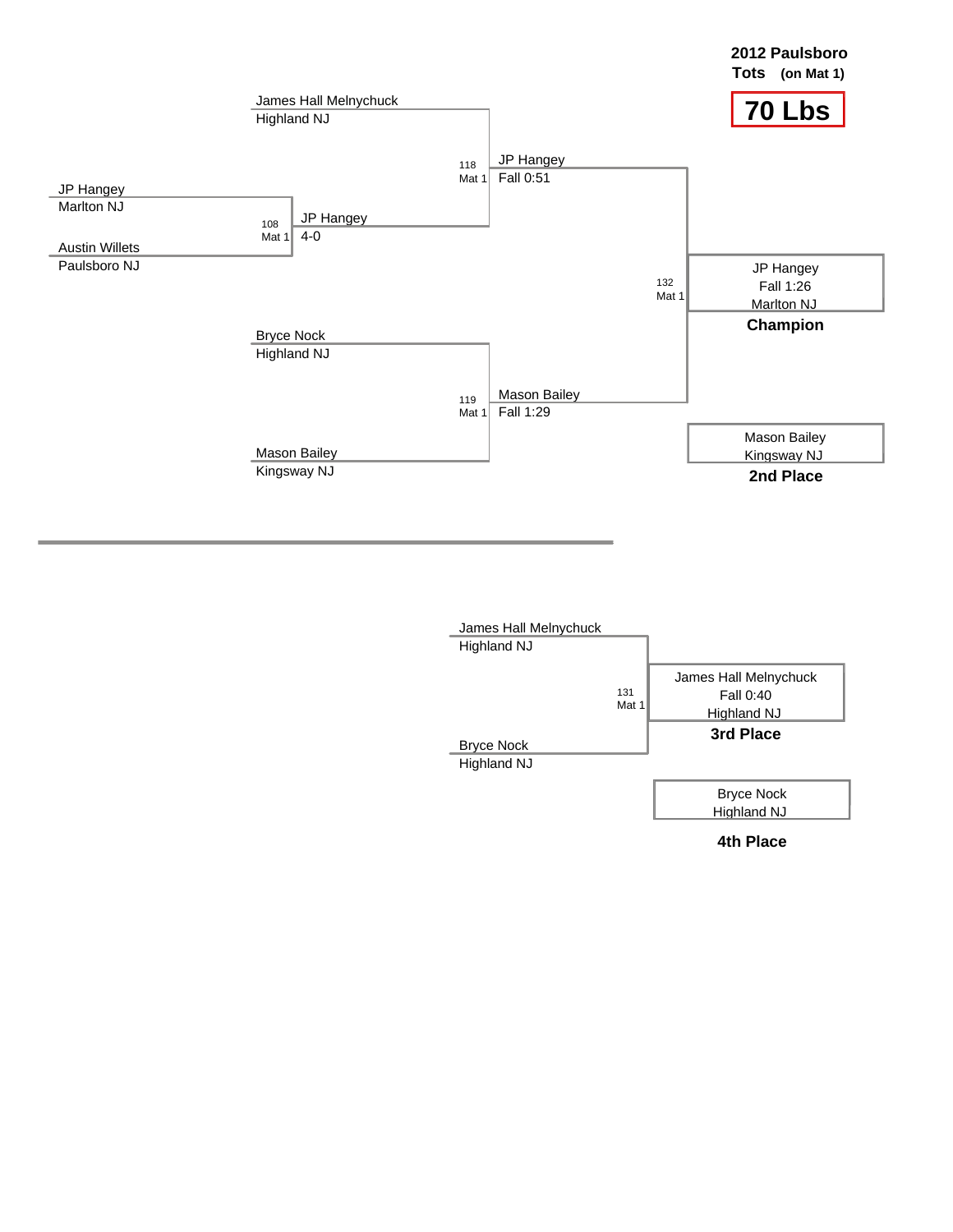| Julian Bolden       |              |                                | <b>HWT Lbs</b>      |  |
|---------------------|--------------|--------------------------------|---------------------|--|
| Highland N.I.       |              |                                |                     |  |
|                     | 101<br>Mat 1 | <b>Brian Parker</b><br>Forfeit |                     |  |
| <b>Brian Parker</b> |              |                                |                     |  |
| Cincinnati OH       |              |                                |                     |  |
|                     |              |                                |                     |  |
| Julian Bolden       |              |                                |                     |  |
| <b>Highland NJ</b>  |              | <b>Brian Parker</b>            |                     |  |
|                     | 109          | Fall 1:35                      |                     |  |
| <b>Brian Parker</b> | Mat 1        |                                | <b>Brian Parker</b> |  |
| Cincinnati OH       |              |                                | Cincinnati OH       |  |
|                     |              |                                |                     |  |
| Julian Bolden       |              |                                | <b>Champion</b>     |  |
| <b>Highland NJ</b>  |              |                                |                     |  |
|                     | Mat 1        |                                | Julian Bolden       |  |
| <b>Brian Parker</b> |              |                                | <b>Highland NJ</b>  |  |
| Cincinnati OH       |              |                                |                     |  |
|                     |              |                                | 2nd Place           |  |
|                     |              |                                |                     |  |

## **2012 Paulsboro Bantam (on Mat 1)**

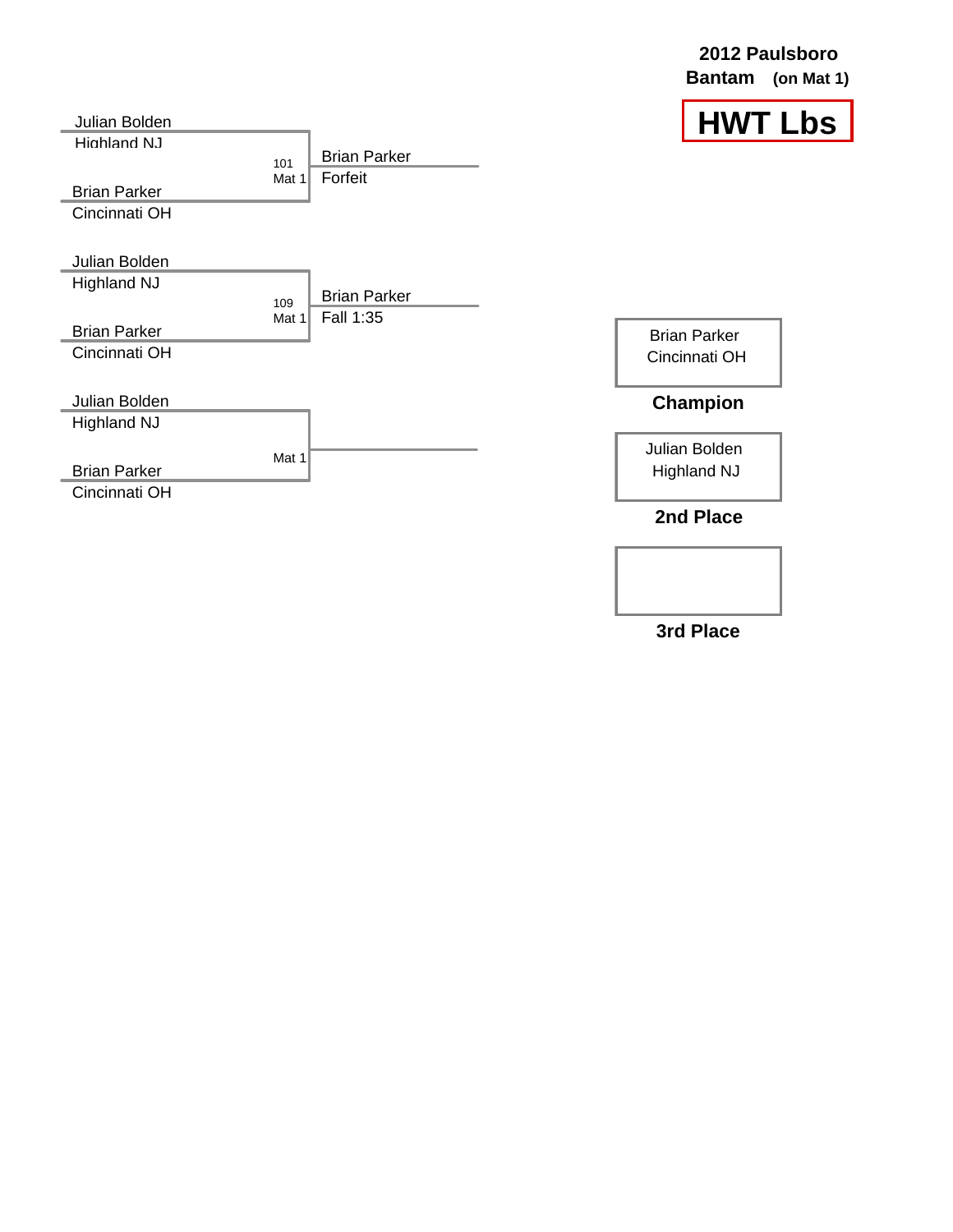

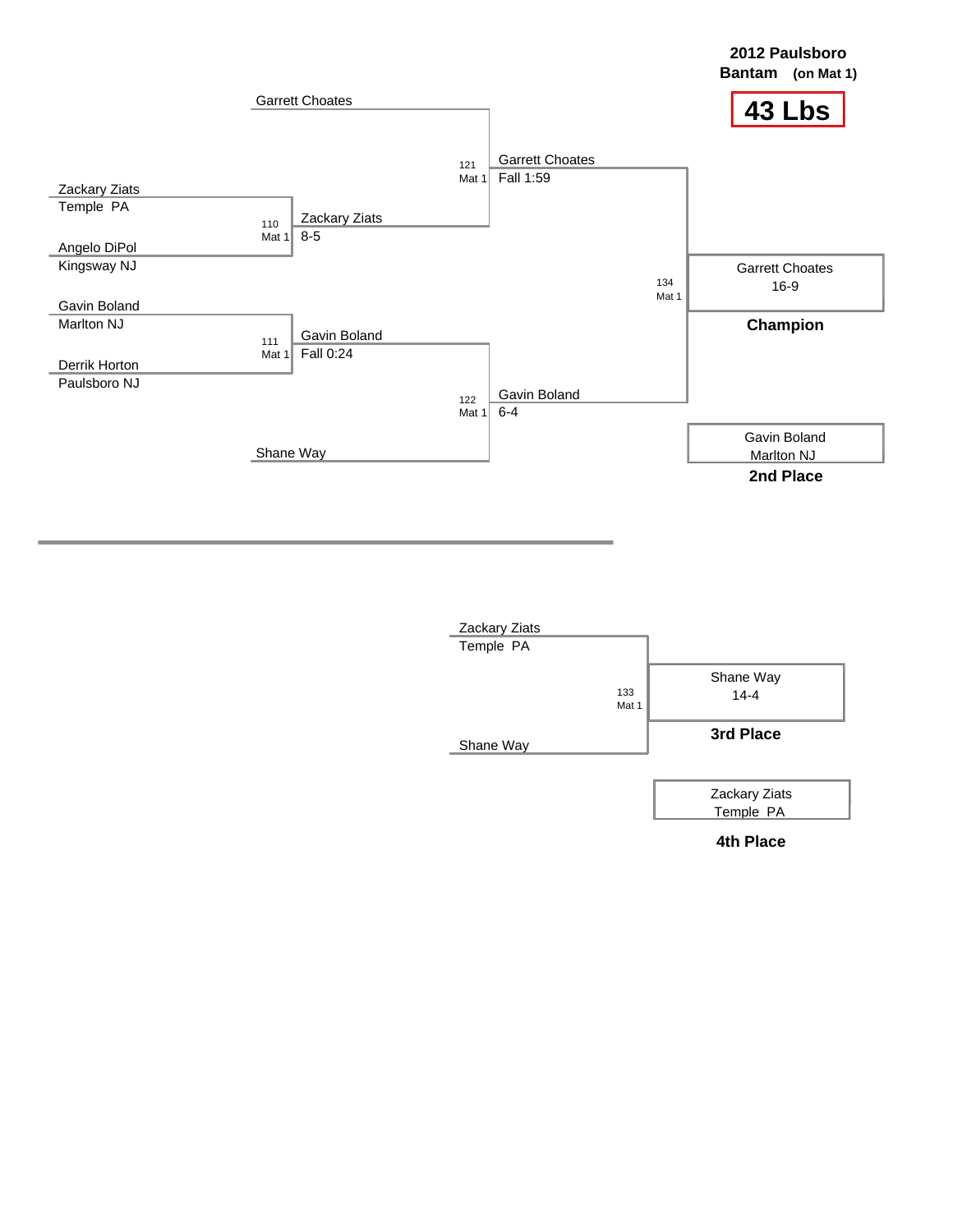

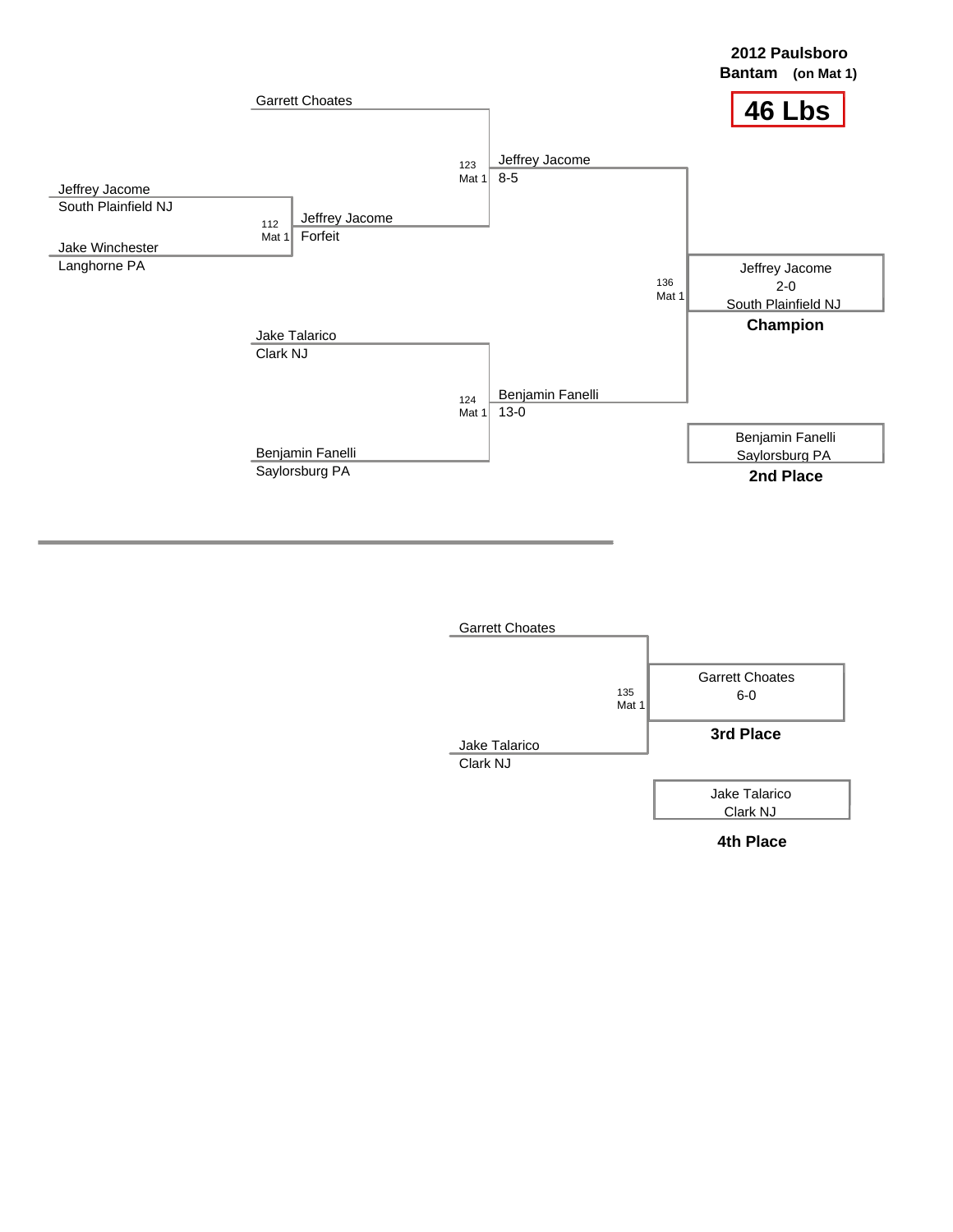

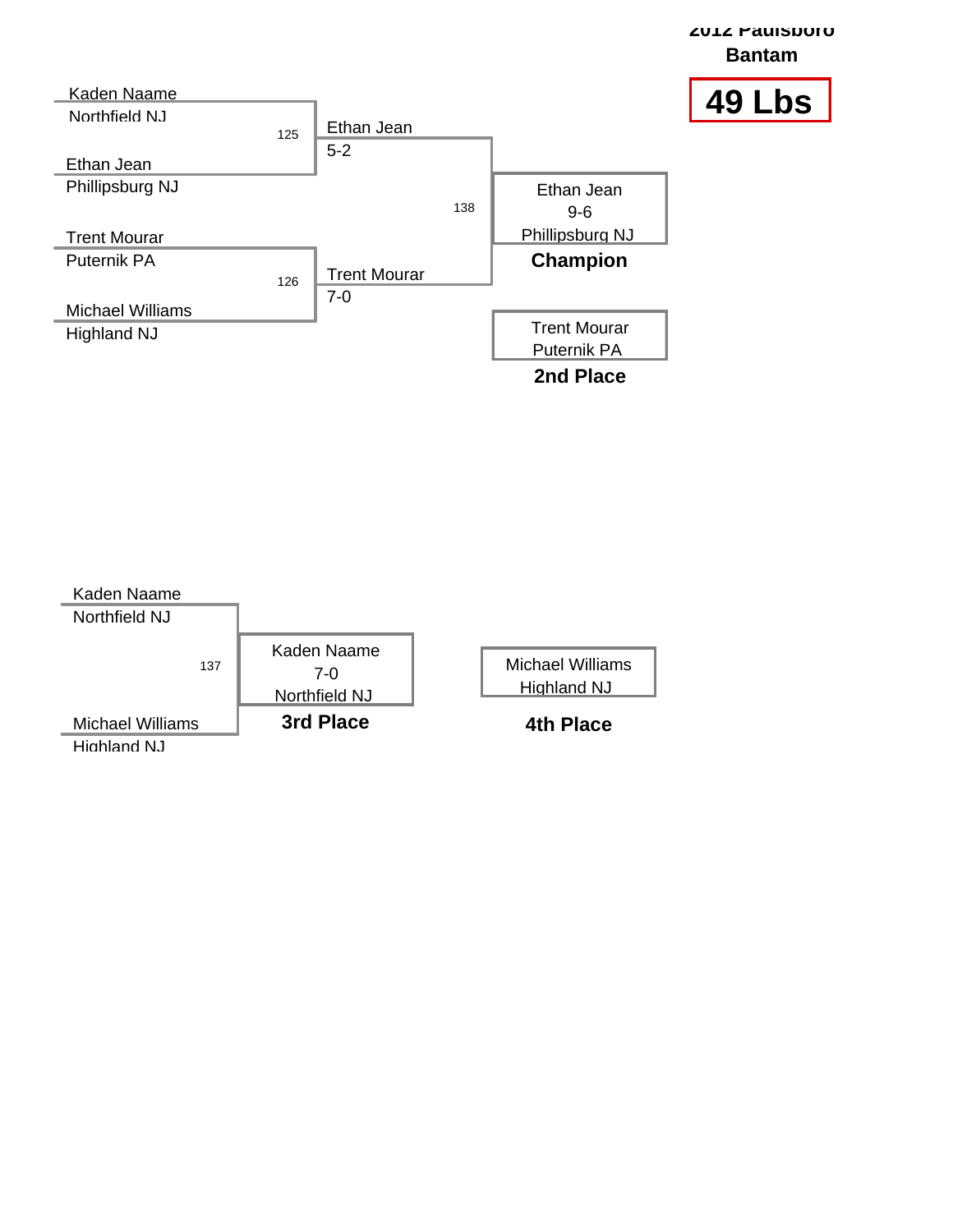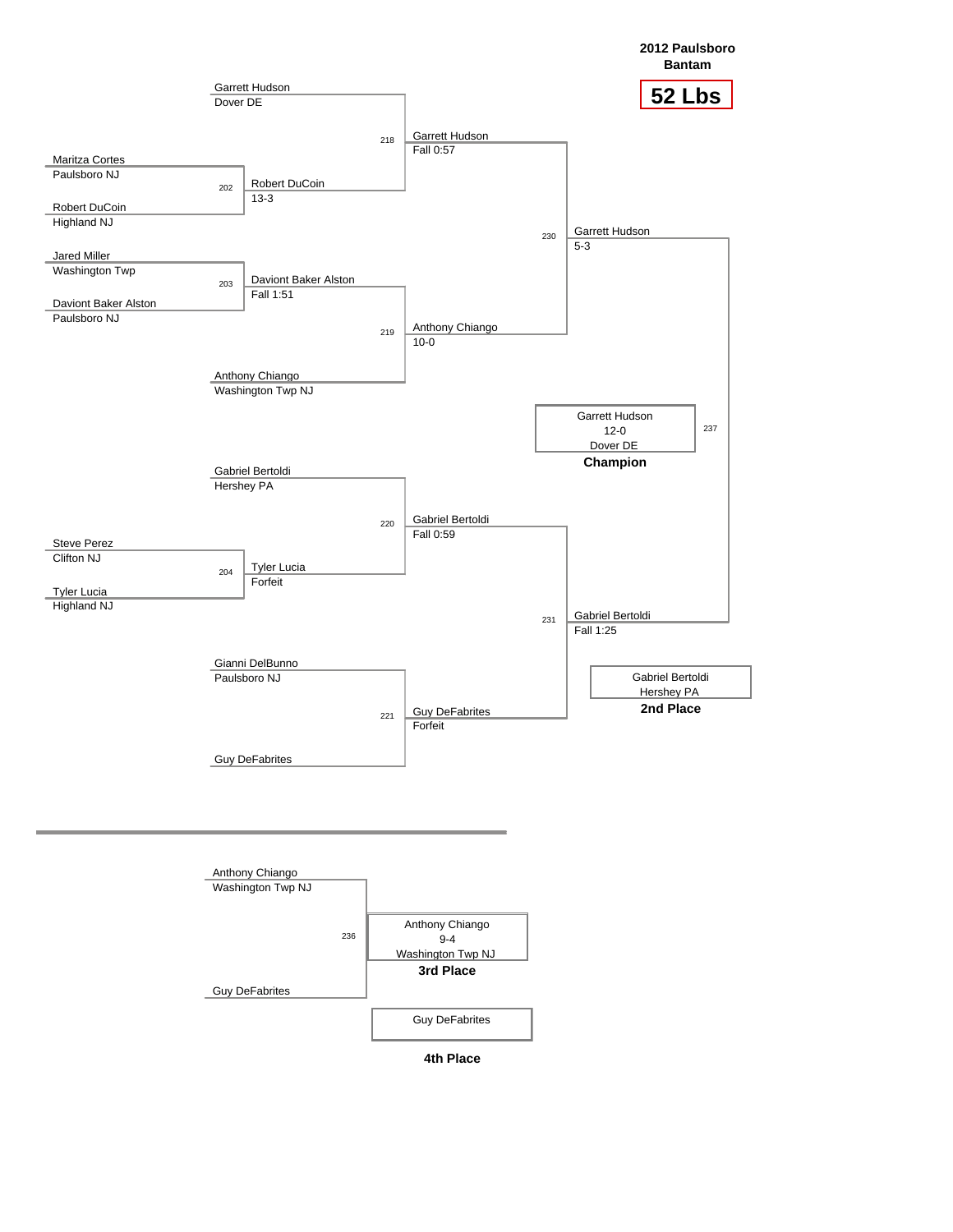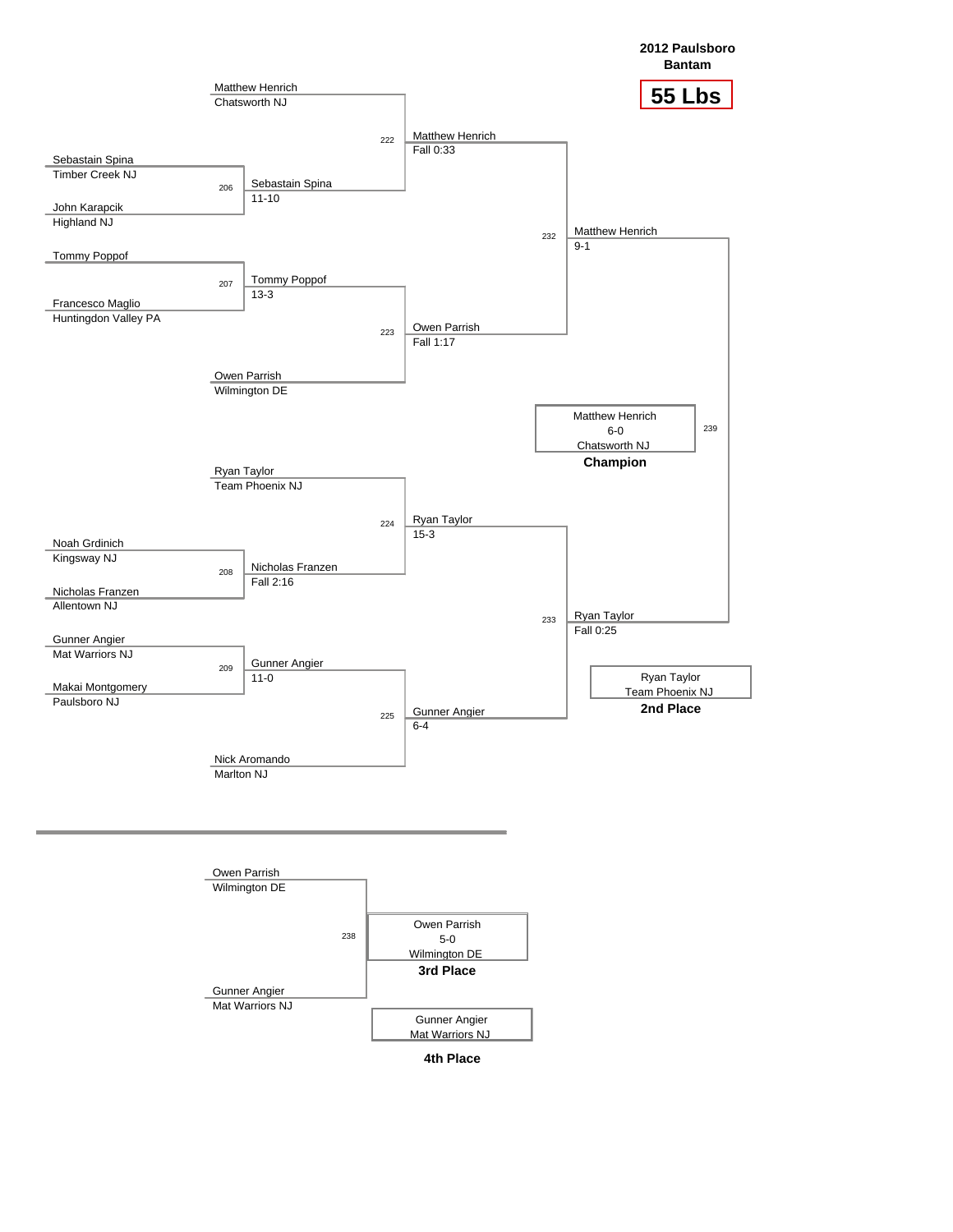**2012 Paulsboro Bantam**



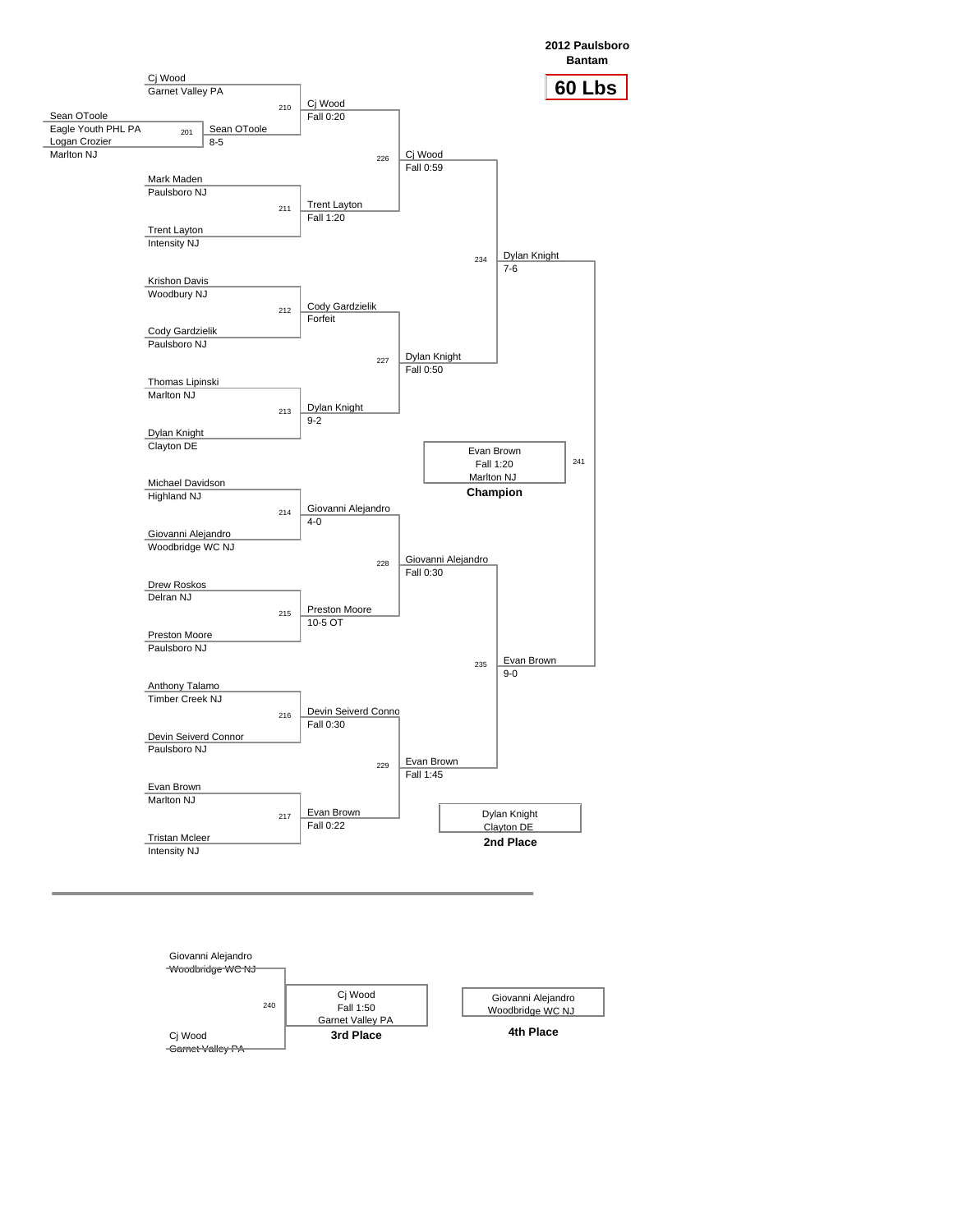

**4th Place**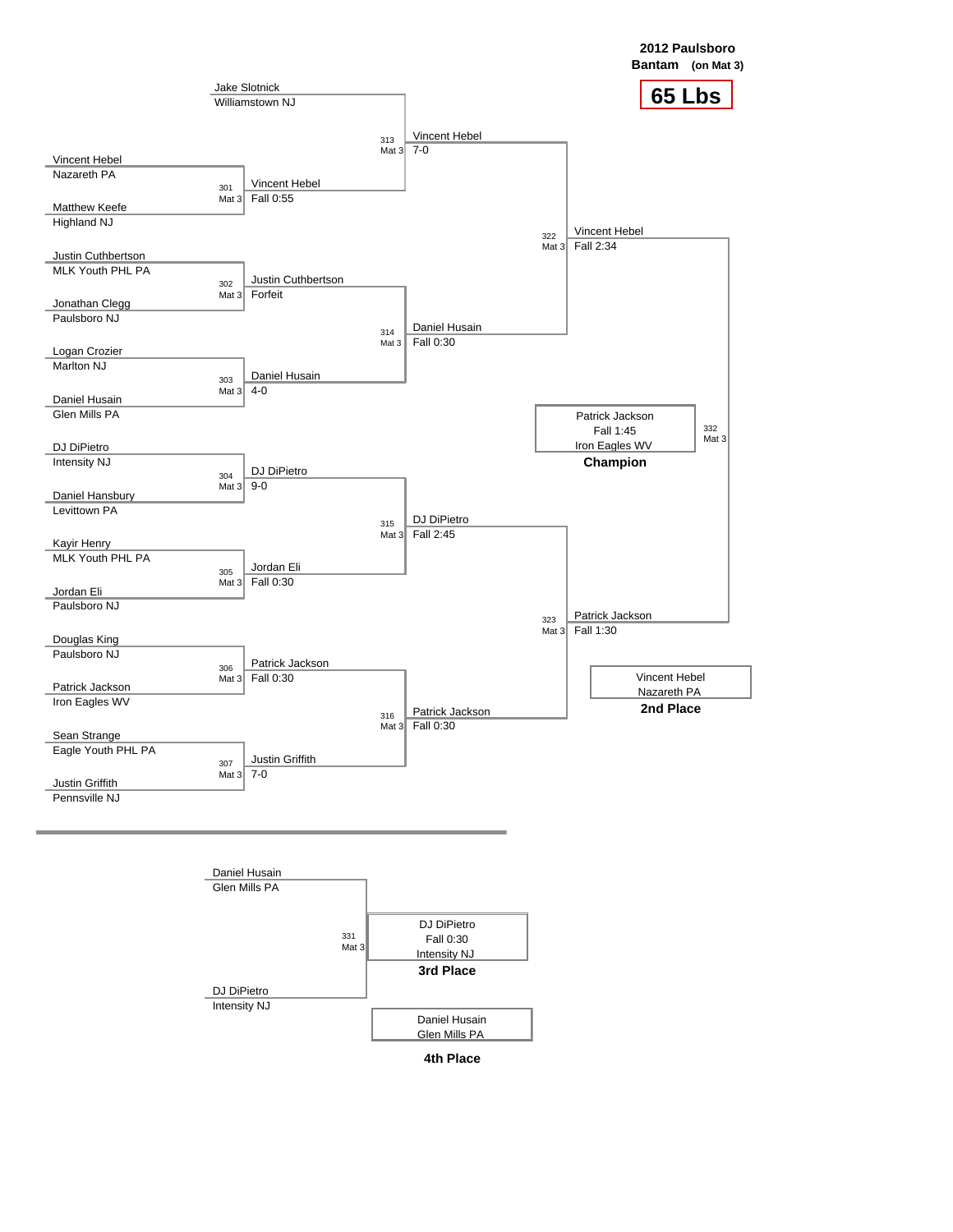

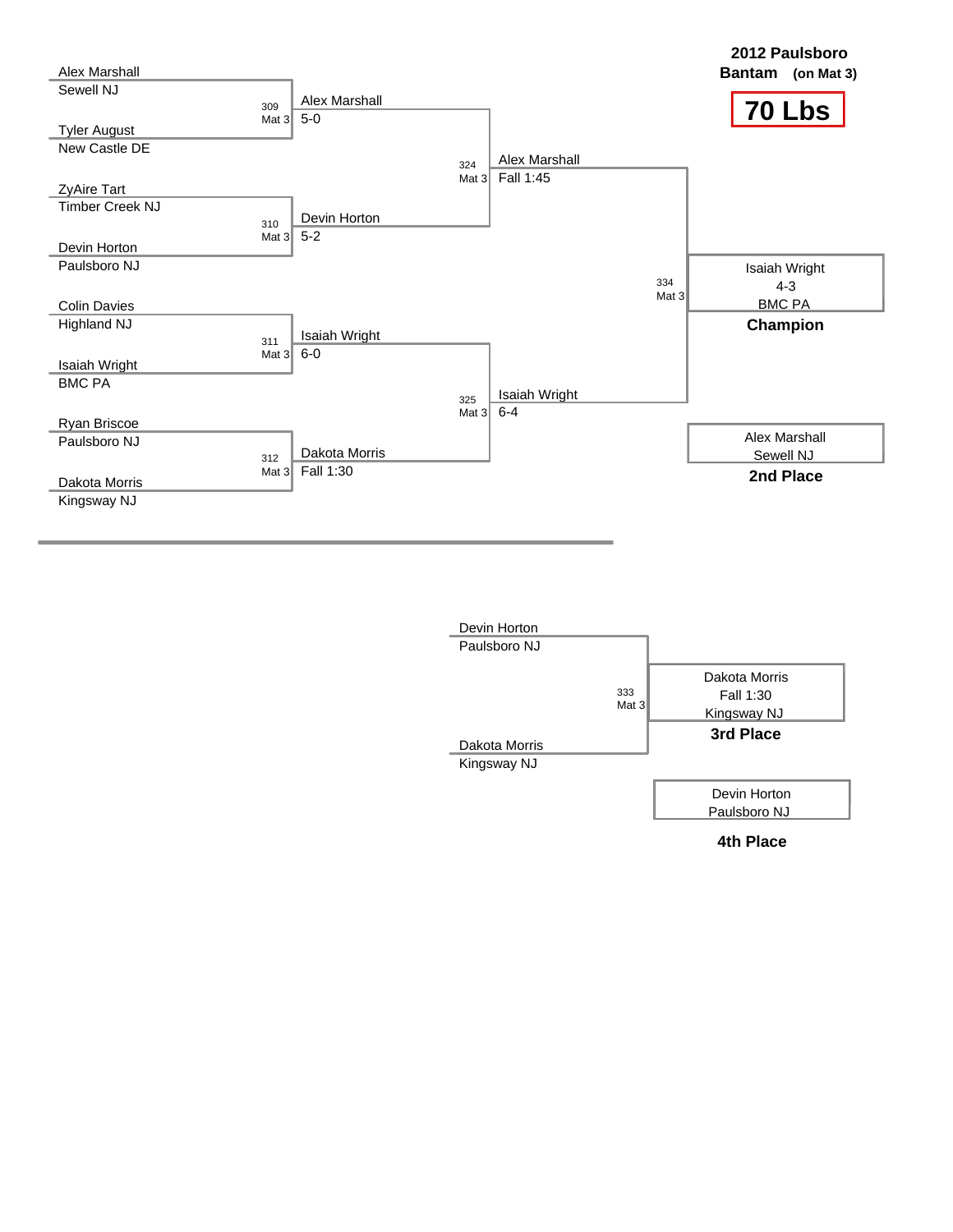

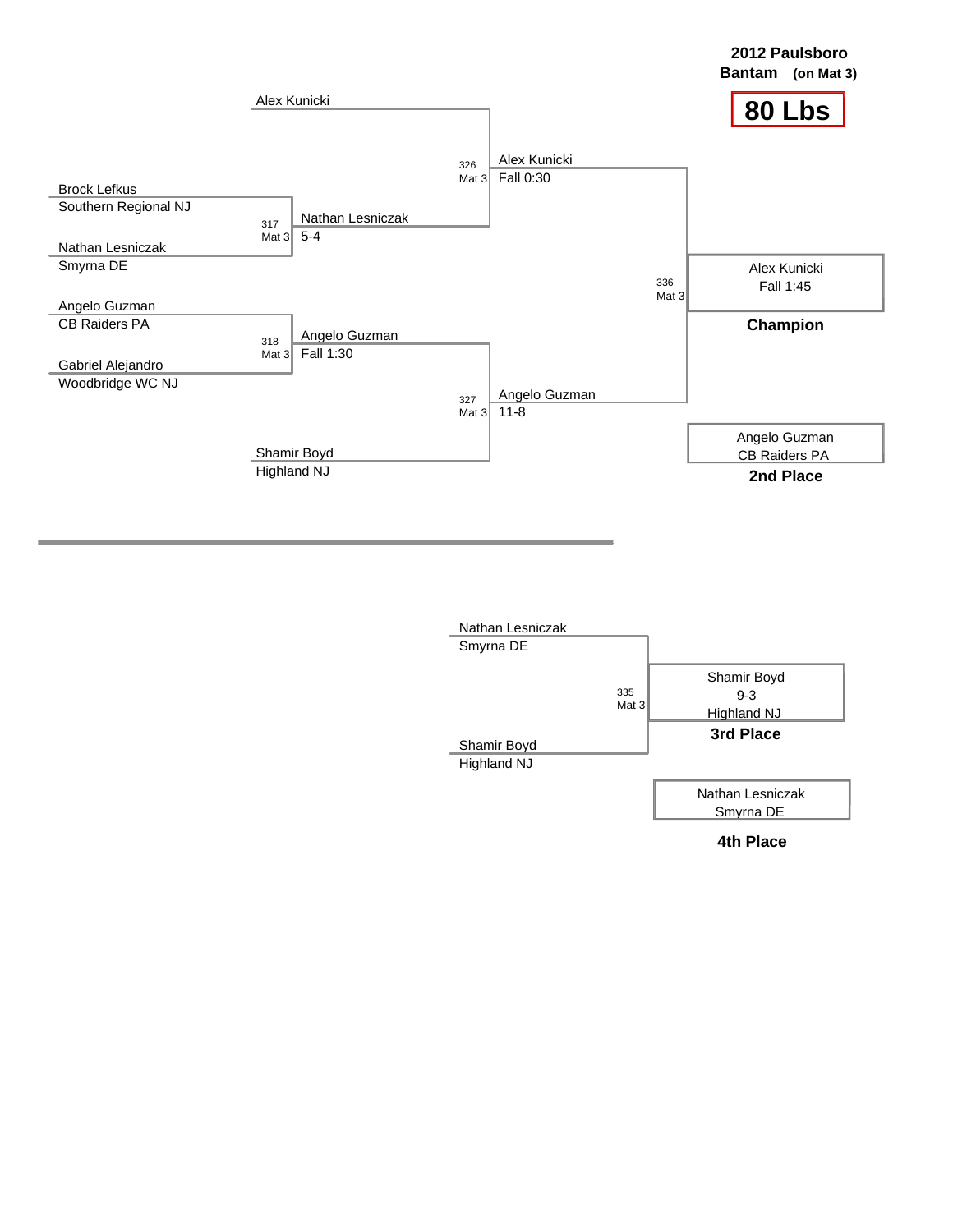

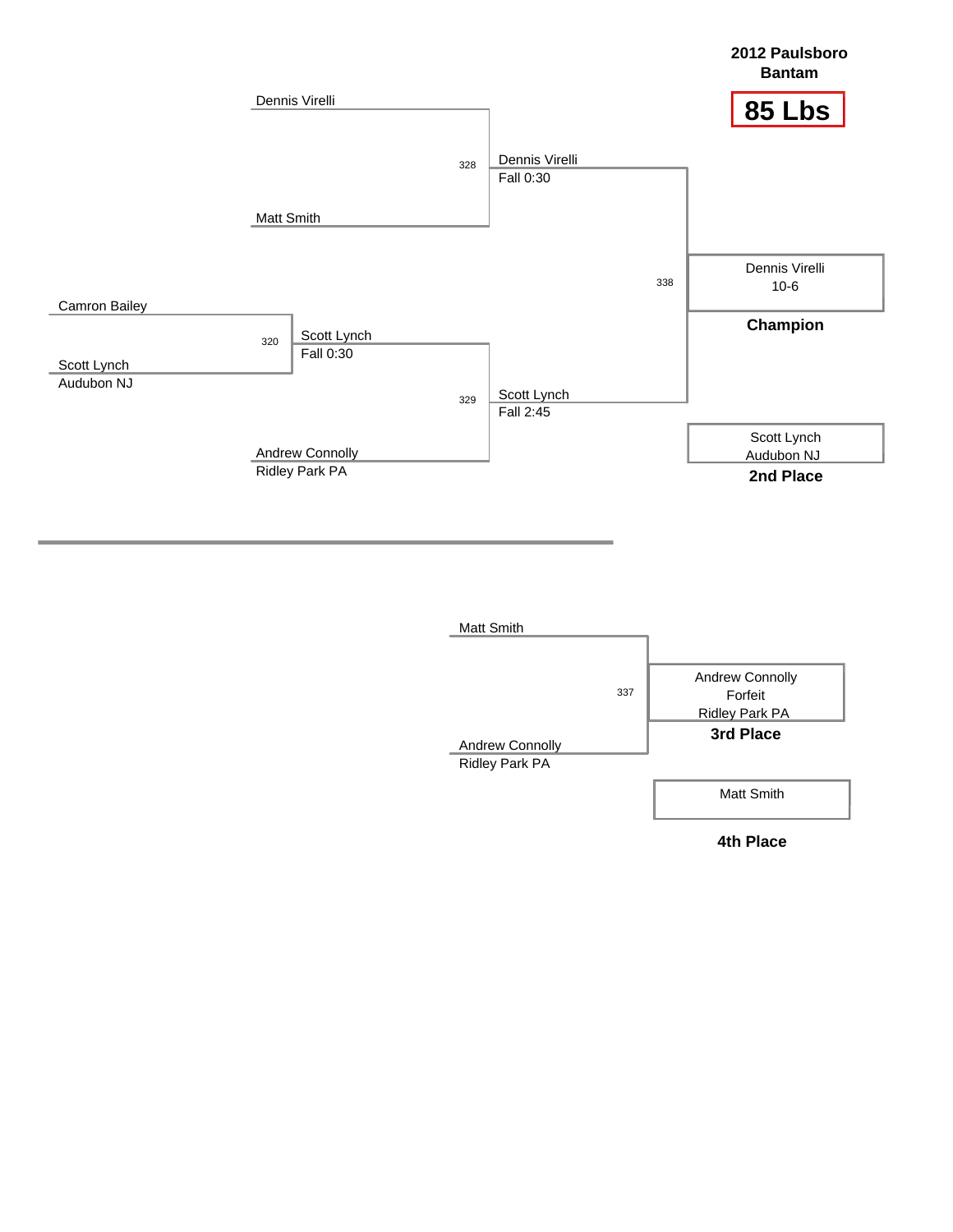|                        |                             | <b>Bantam</b><br>(on Mat $3)$ |
|------------------------|-----------------------------|-------------------------------|
| <b>Connor Bartlett</b> |                             | <b>100 Lbs</b>                |
| Clavton DE             | Anthony Evangelista<br>308  |                               |
| Anthony Evangelista    | Fall 1:30<br>Mat $31$       |                               |
| <b>Connor Bartlett</b> |                             |                               |
| Clayton DE             | Anthony Evangelista         |                               |
| Anthony Evangelista    | 321<br>Fall 2:30<br>Mat $3$ |                               |
|                        |                             | Anthony<br>Evangelista        |
| <b>Connor Bartlett</b> |                             | <b>Champion</b>               |
| Clayton DE             | Anthony Evangelista<br>330  | <b>Connor Bartlett</b>        |
| Anthony Evangelista    | Mat 3<br>$4 - 1$            | Clayton DE                    |
|                        |                             | 2nd Place                     |

**2012 Paulsboro**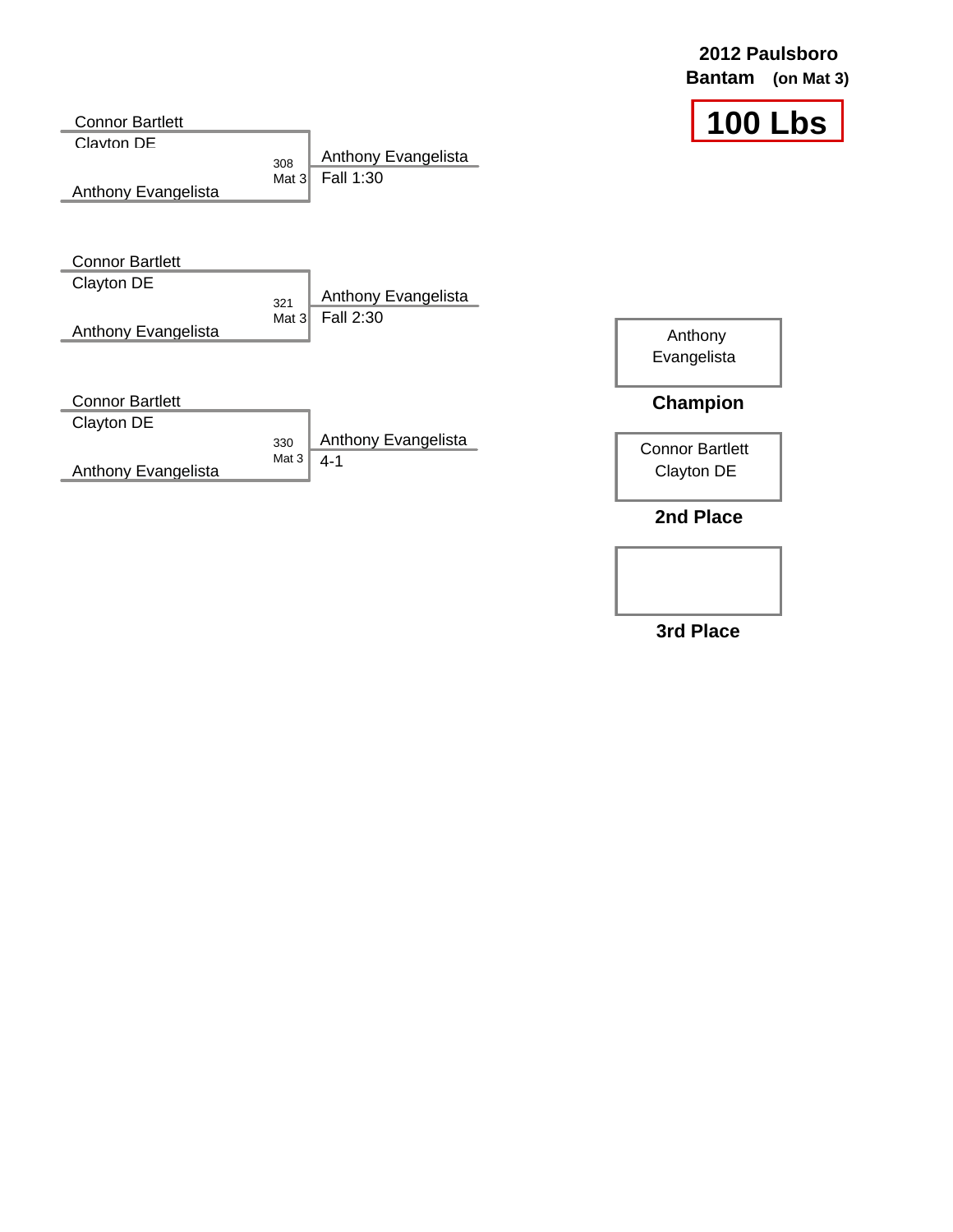

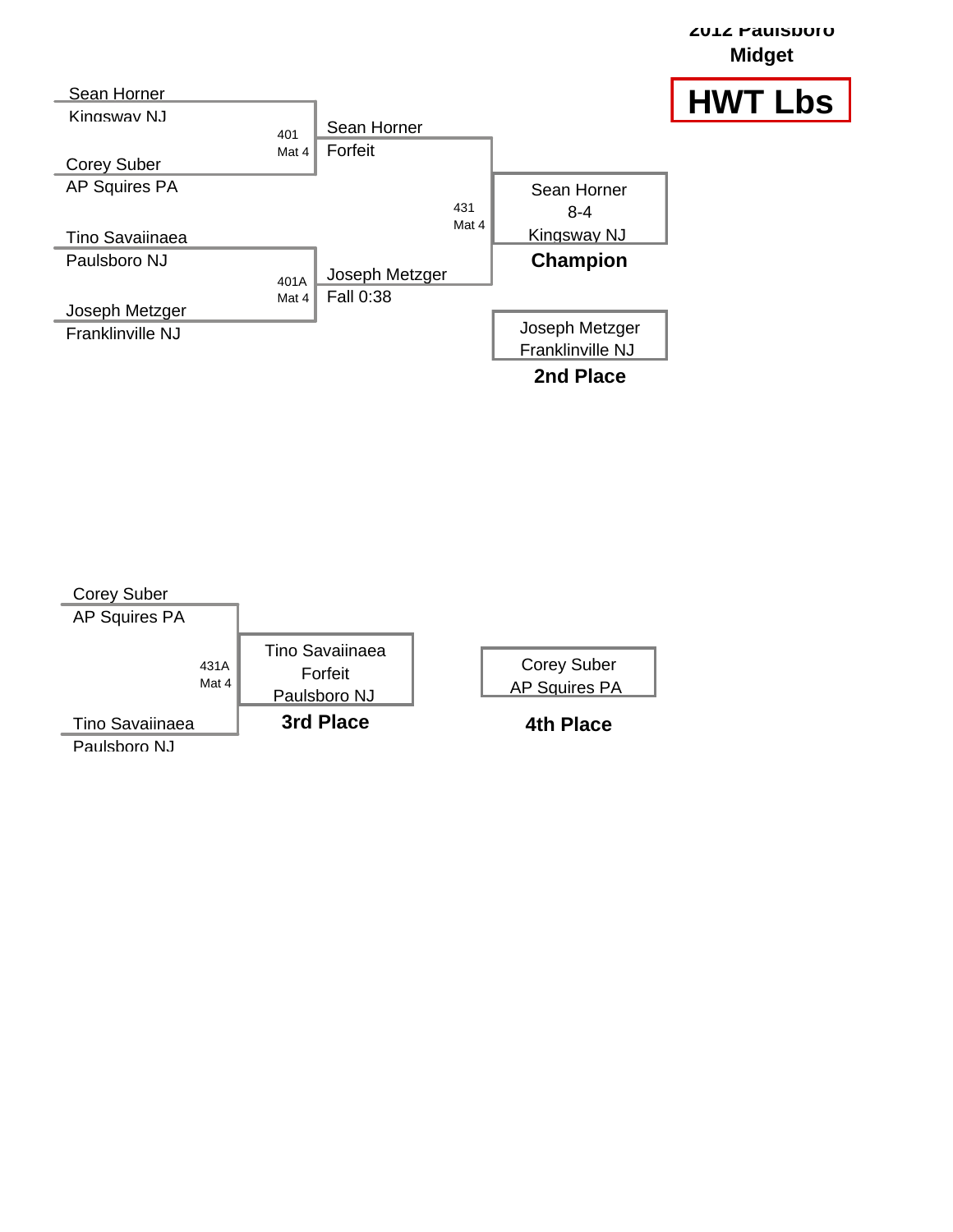

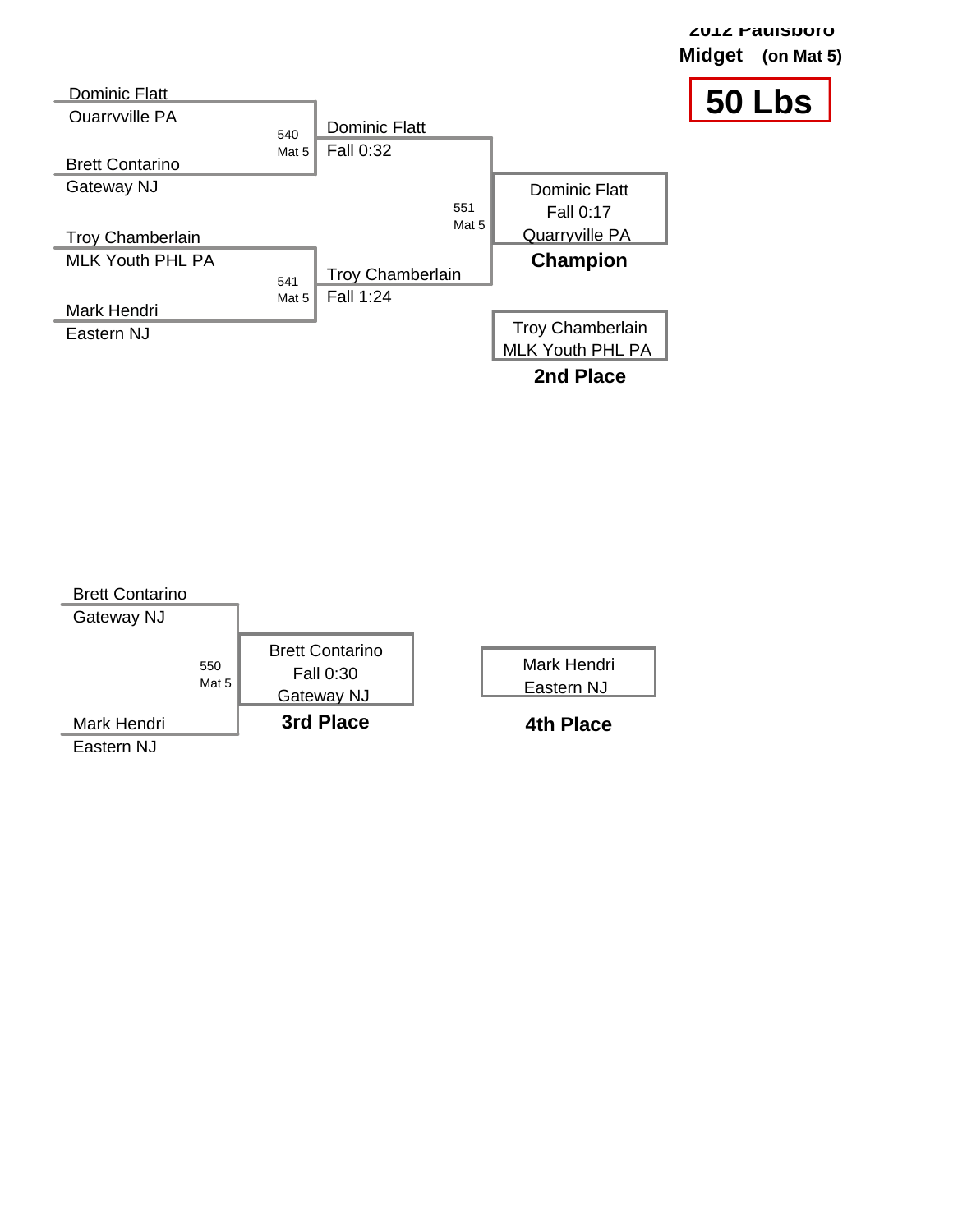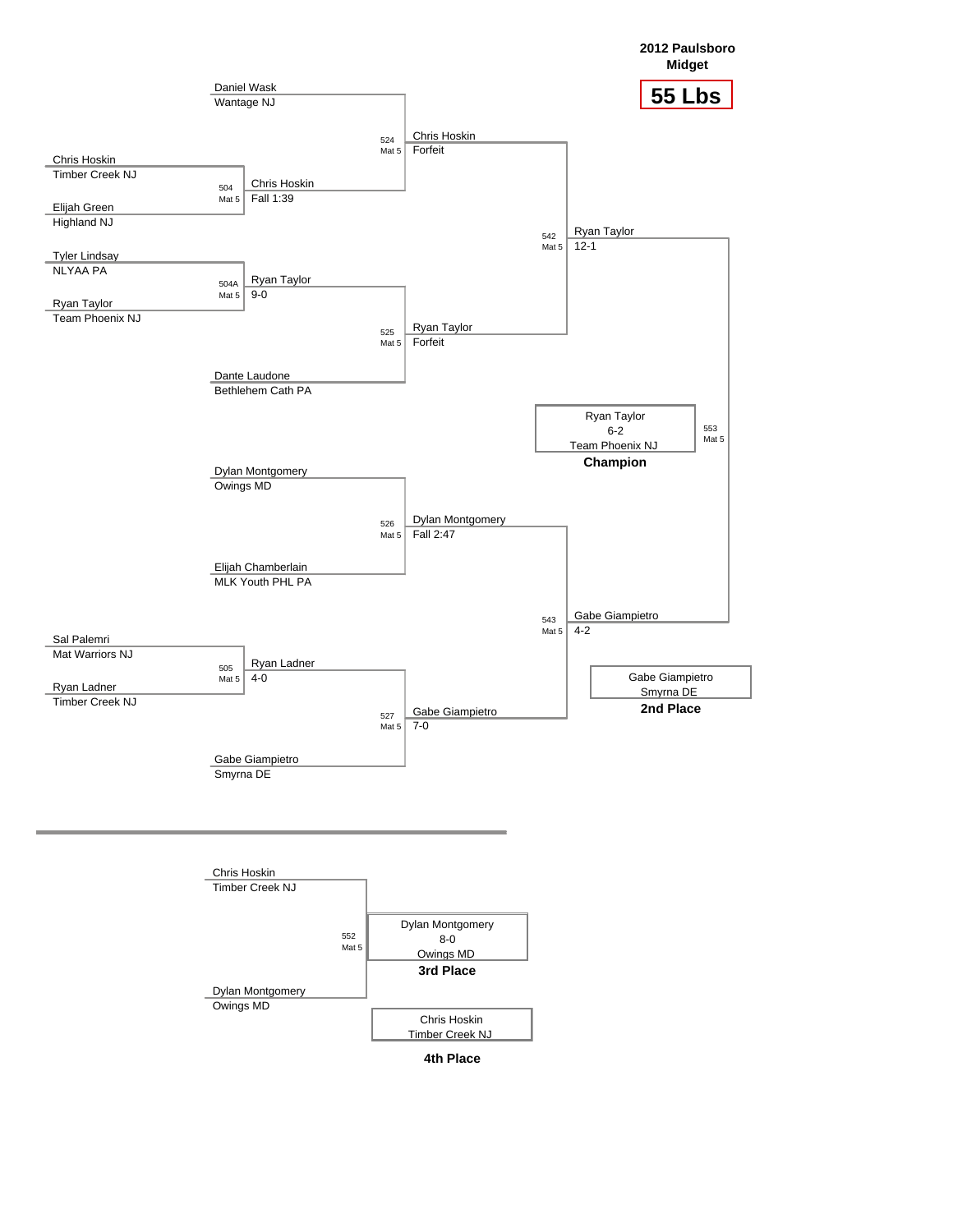

**4th Place**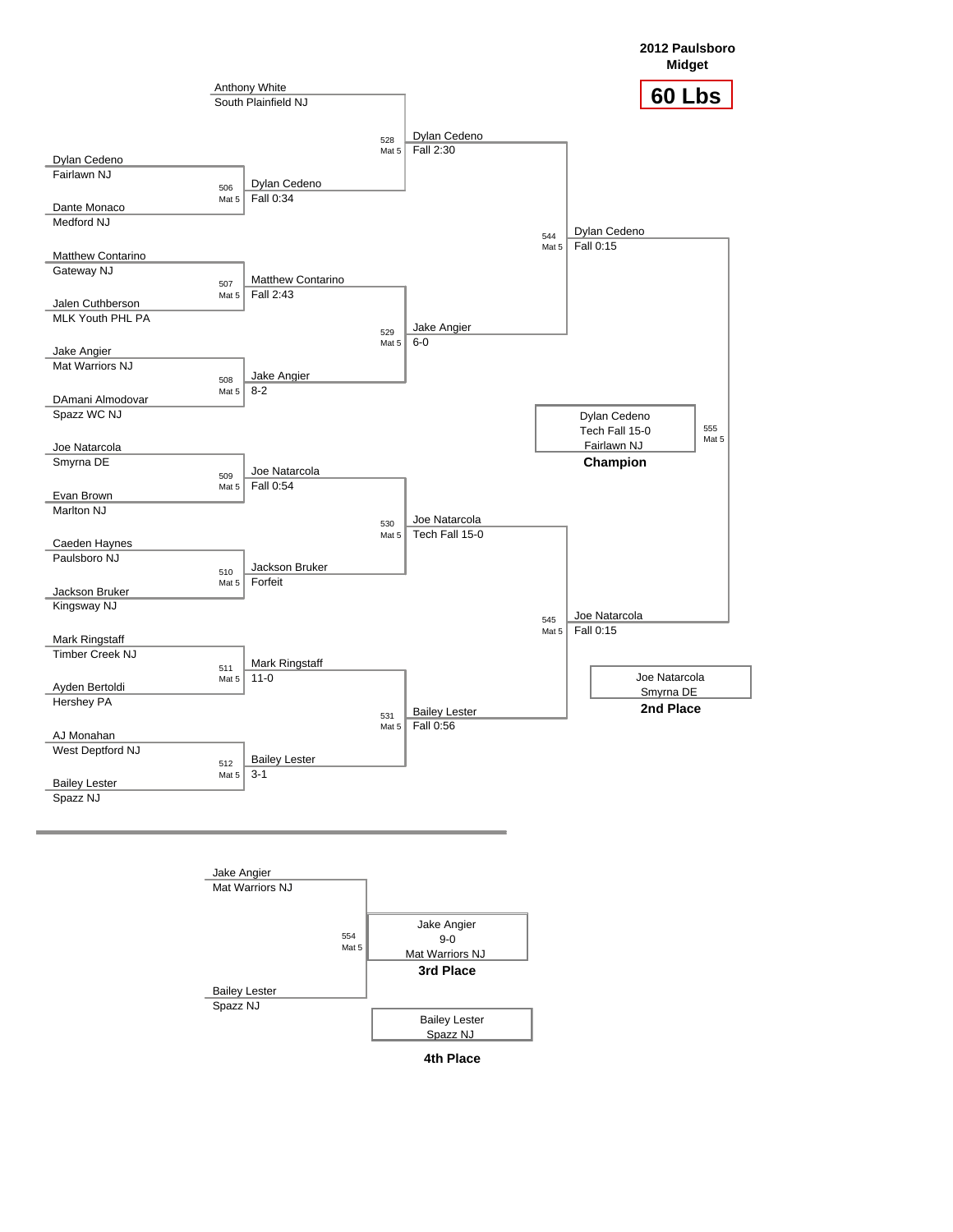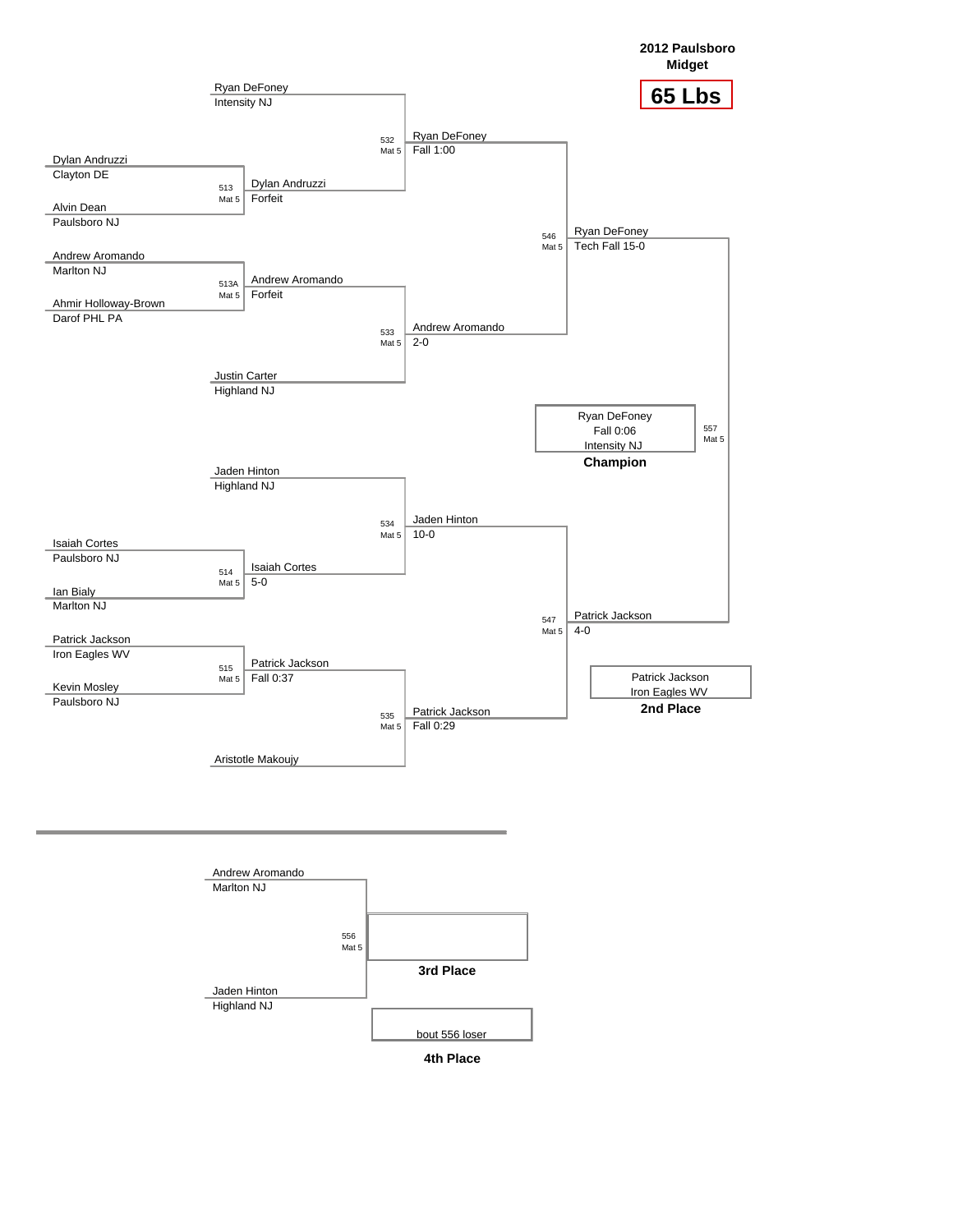**2012 Paulsboro**



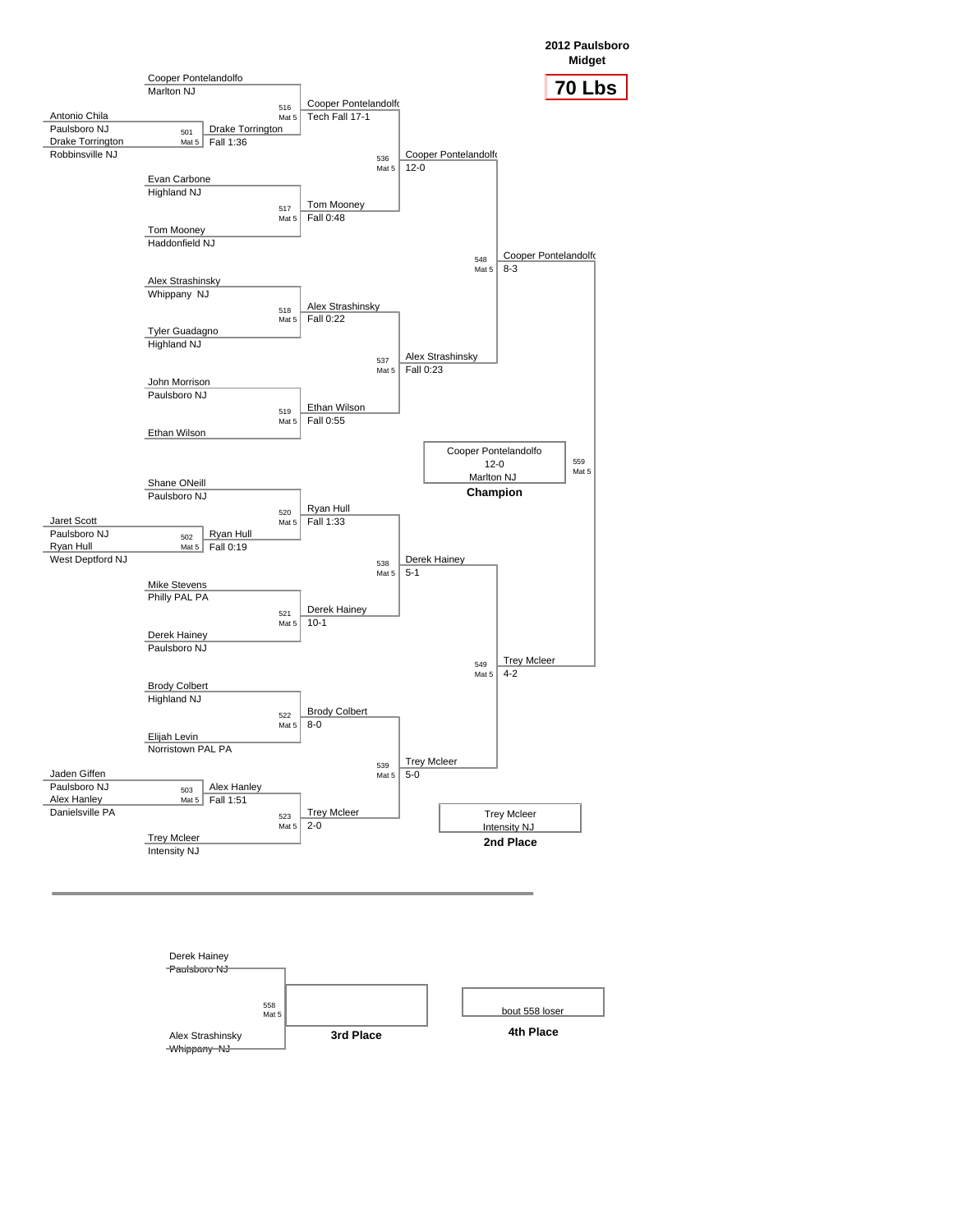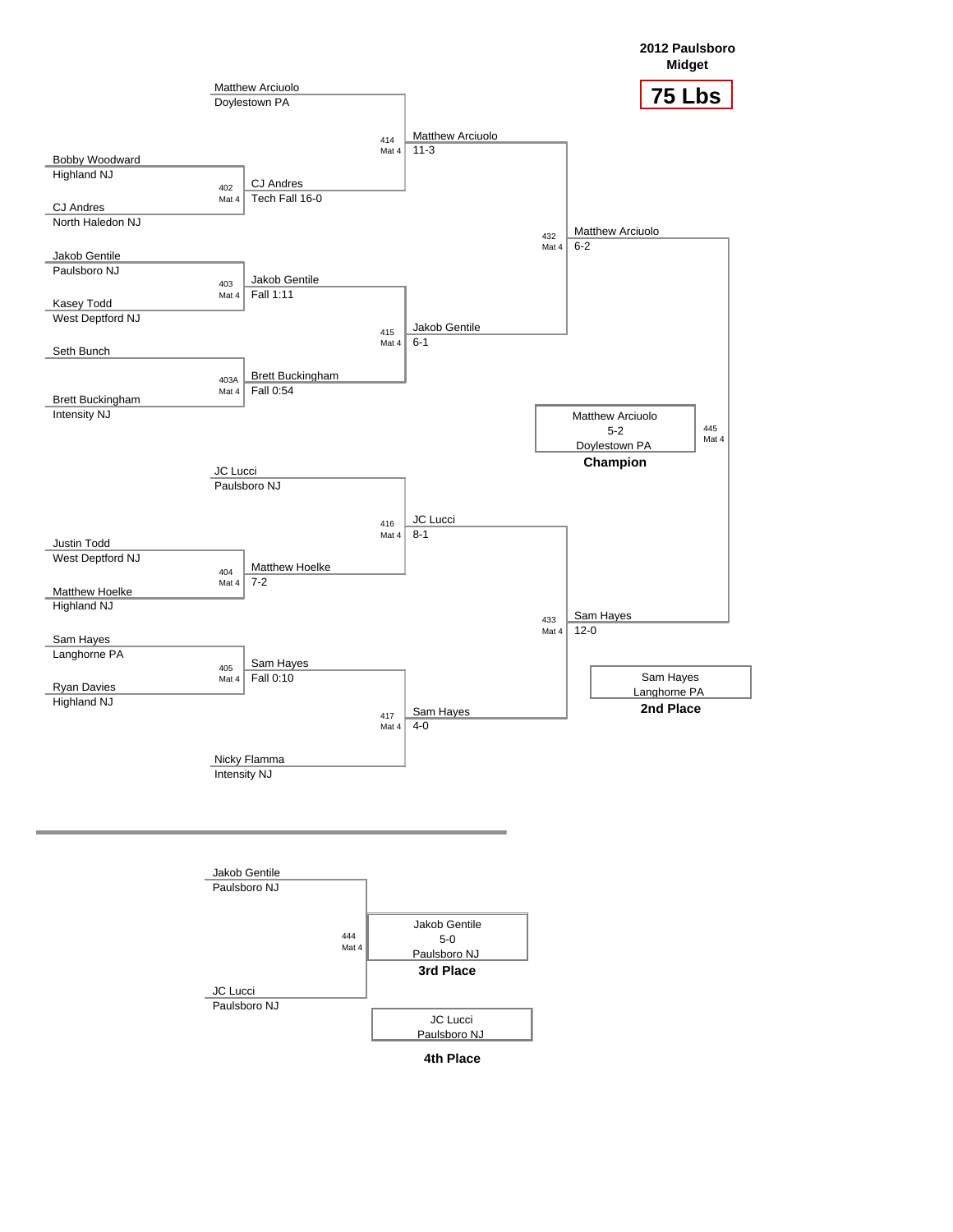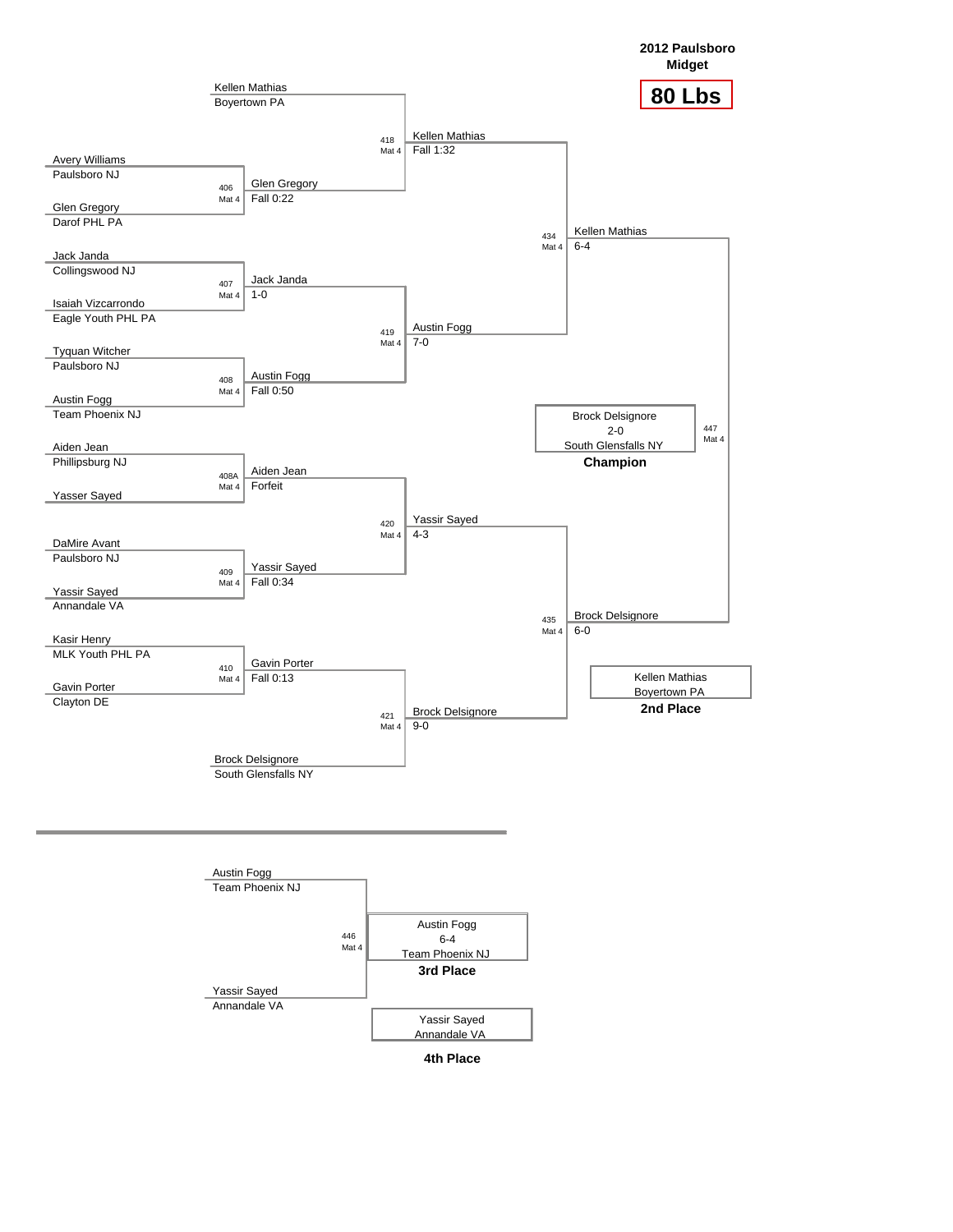

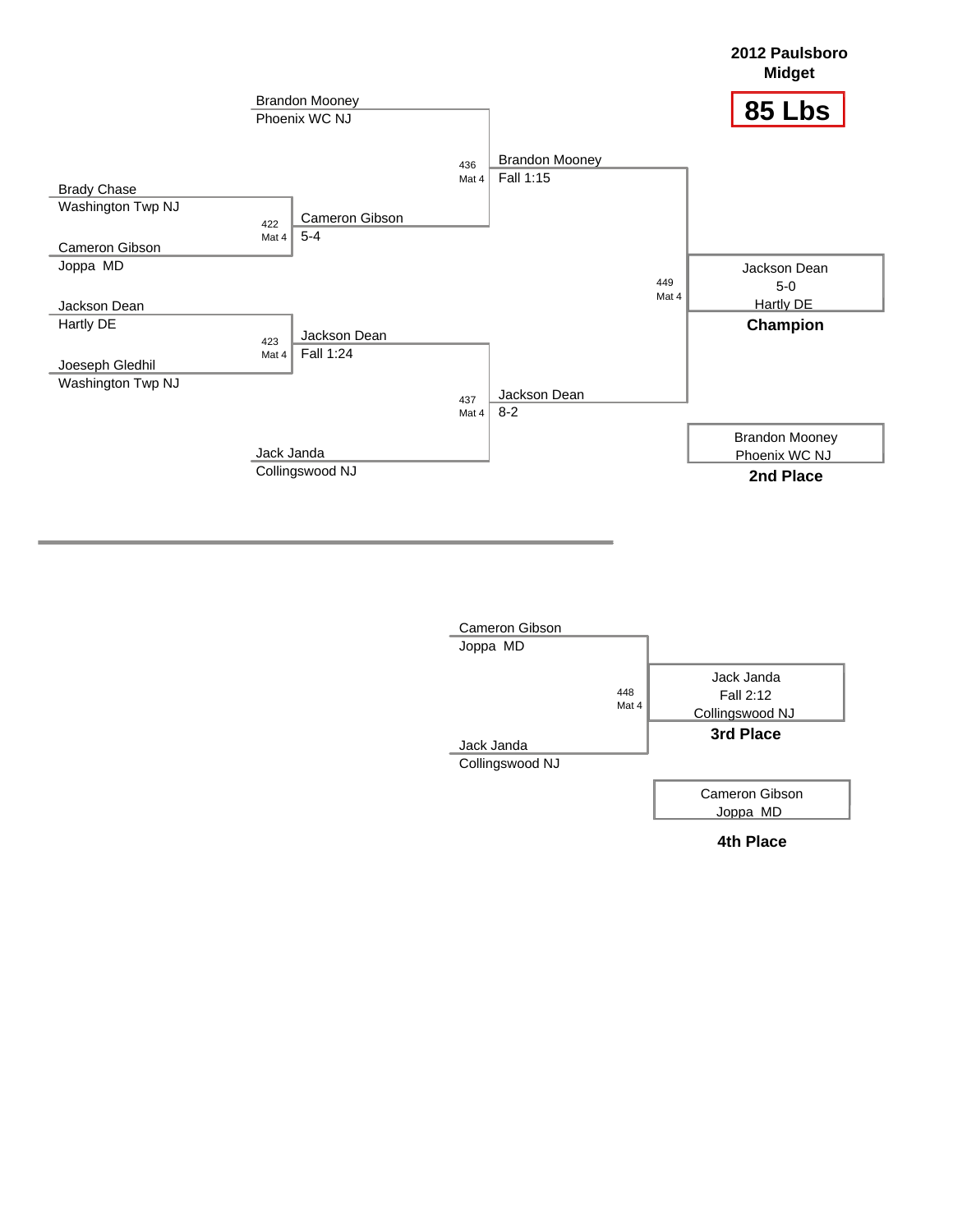

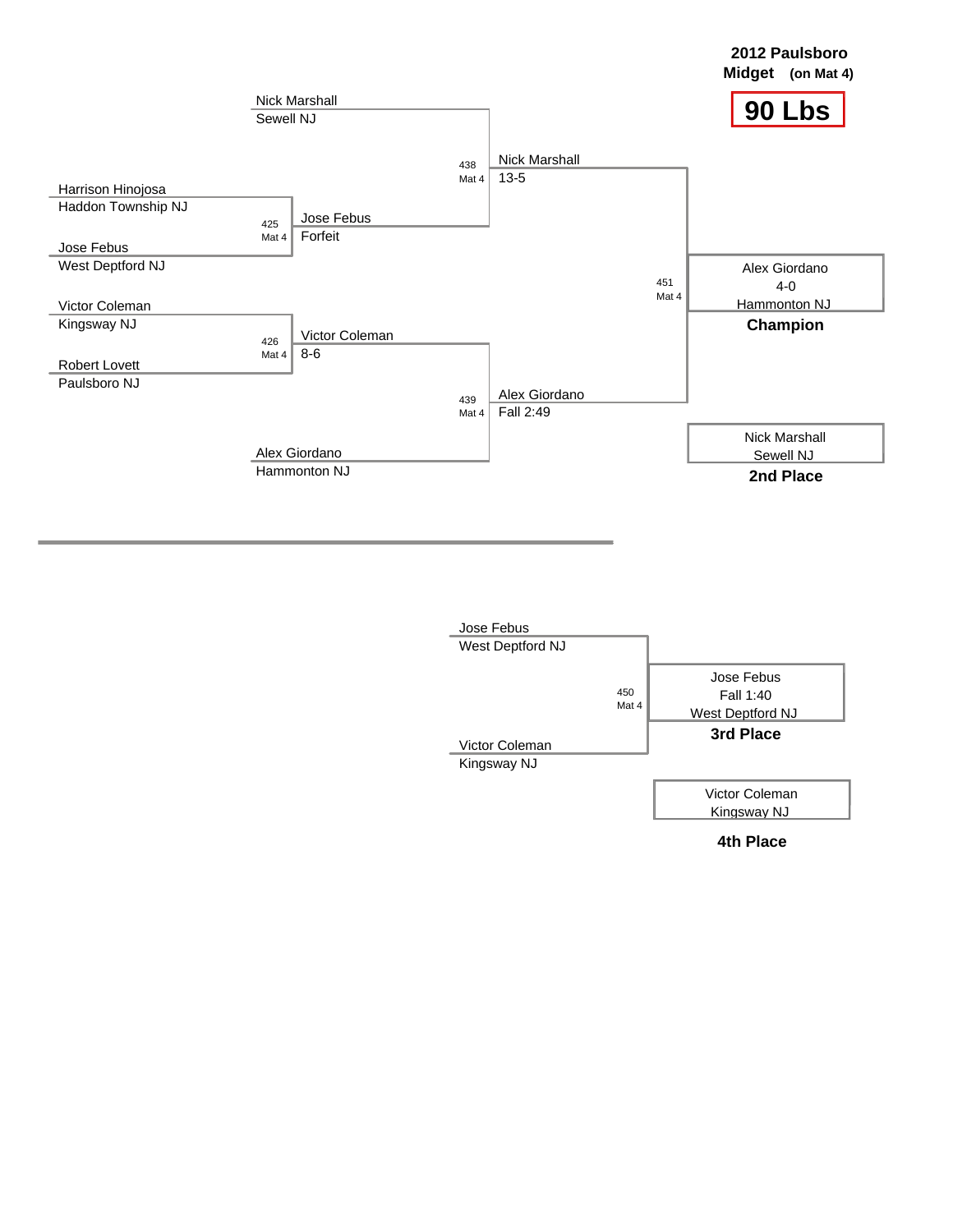

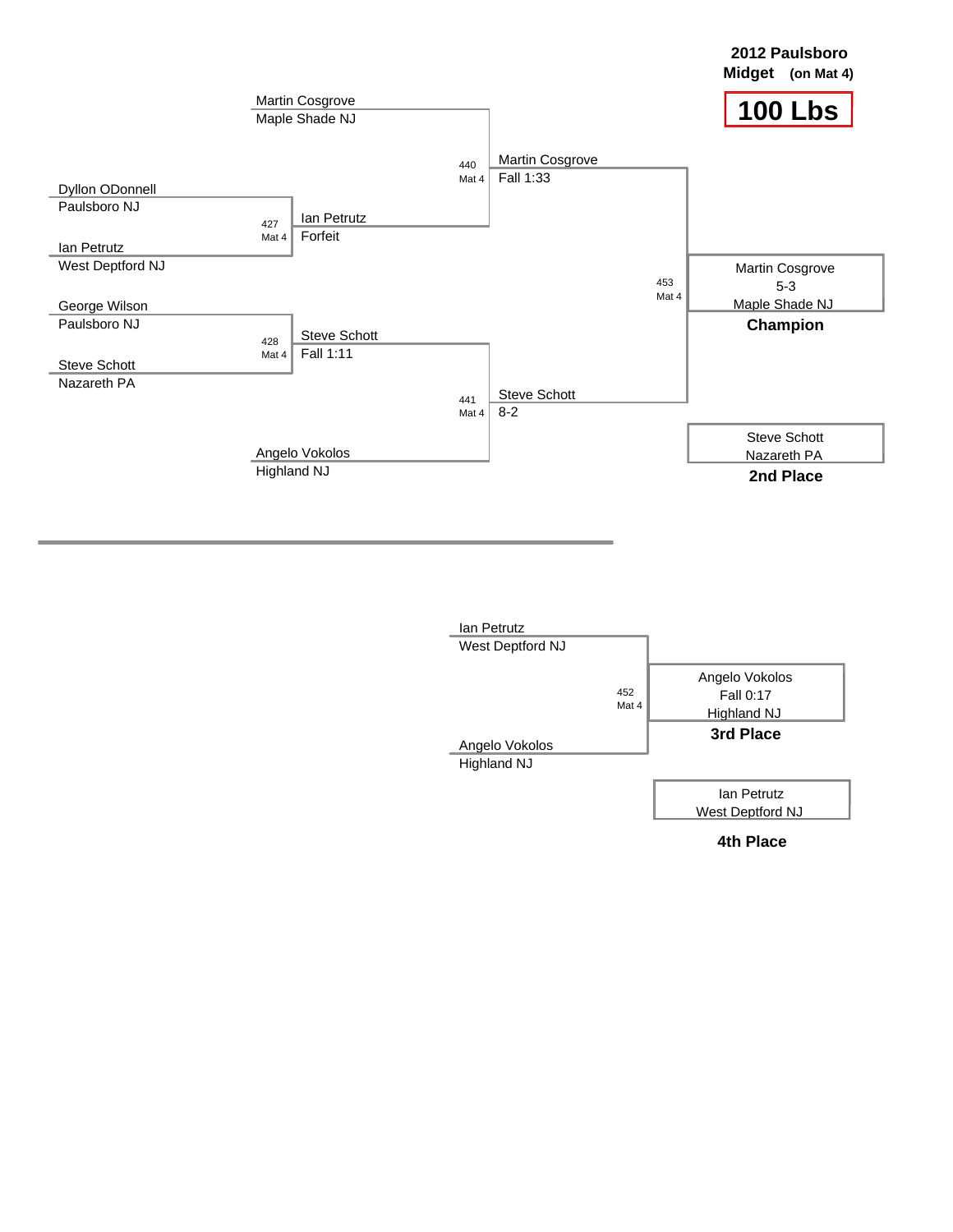| Dylan Craighton                                                           |                |                                     | <b>110 Lbs</b>                                                               |
|---------------------------------------------------------------------------|----------------|-------------------------------------|------------------------------------------------------------------------------|
| Smyrna DF<br>Douglas Tompkins Jr<br><b>Highland NJ</b>                    | 411<br>Mat 4   | Dylan Craighton<br>$10-5$           |                                                                              |
| Dylan Craighton<br>Smyrna DE<br>Douglas Tompkins Jr<br><b>Highland NJ</b> | 429<br>Mat 4   | Dylan Craighton<br><b>Fall 0:58</b> | Dylan Craighton<br>Smyrna DE                                                 |
| Dylan Craighton<br>Smyrna DE<br>Douglas Tompkins Jr<br><b>Highland NJ</b> | 442<br>Mat $4$ | Dylan Craighton<br>$4 - 2$          | <b>Champion</b><br>Douglas Tompkins<br>Jr<br><b>Highland NJ</b><br>2nd Place |

**2012 Paulsboro Midget (on Mat 4)**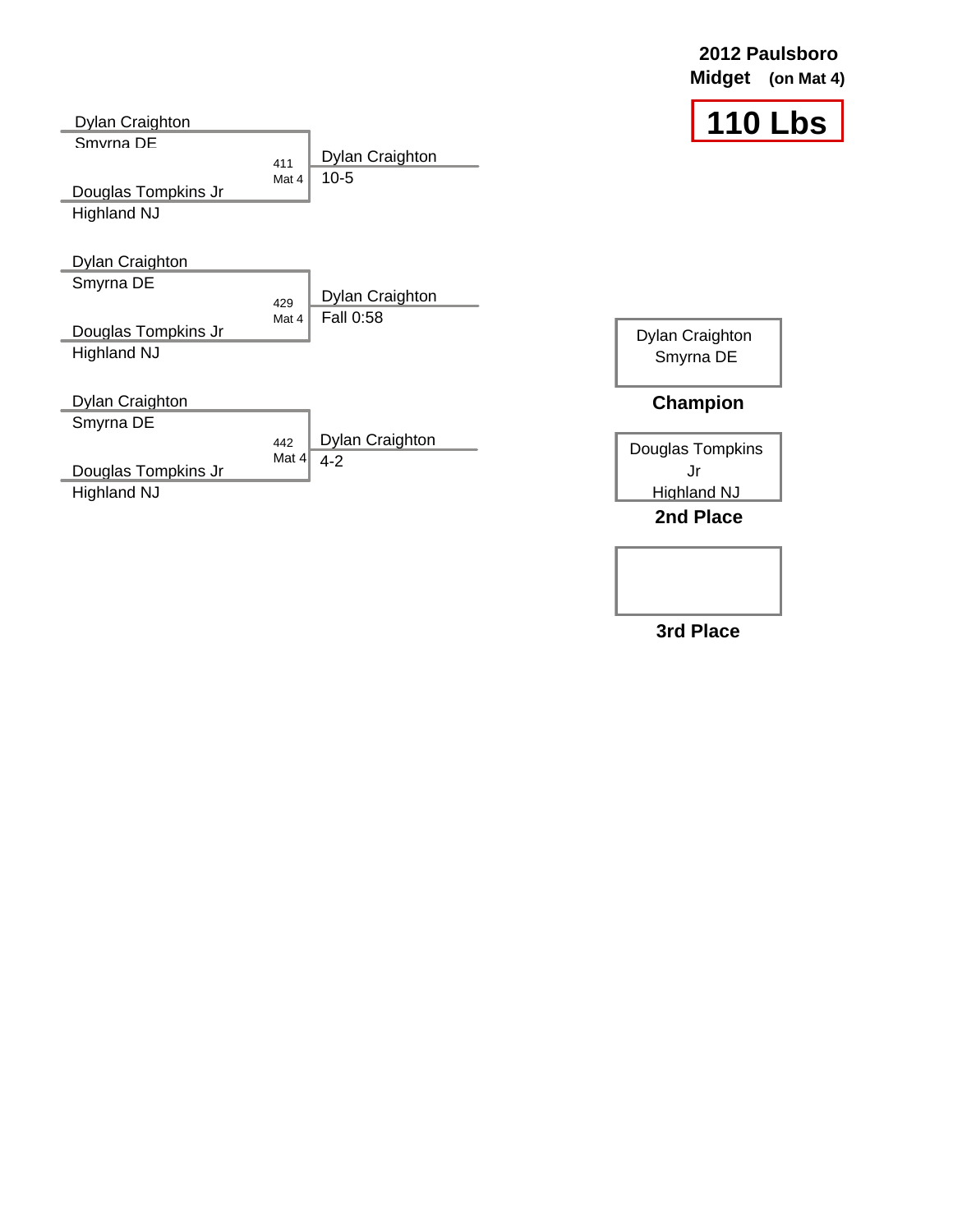## **2012 Paulsboro Midget**



| Conner Batten                                |              |                                   | 125 L                   |
|----------------------------------------------|--------------|-----------------------------------|-------------------------|
| Woodstown N.I.<br>Dennis Lee<br>Paulsboro NJ | 412<br>Mat 4 | <b>Conner Batten</b><br>Fall 1:42 |                         |
| Danny Strdaley                               |              |                                   |                         |
| <b>Garnet Valley PA</b>                      | 430<br>Mat 4 | Danny Strdaley<br>$8-0$           |                         |
| <b>Conner Batten</b>                         |              |                                   | Danny Strdaley          |
| Woodstown NJ                                 |              |                                   | <b>Garnet Valley PA</b> |
| Dennis Lee                                   |              |                                   | Champion                |
| Paulsboro NJ                                 |              |                                   |                         |
|                                              | 443          | Danny Strdaley                    | <b>Conner Batten</b>    |
| Danny Strdaley                               | Mat 4        | $10-3$                            | Woodstown NJ            |
| <b>Garnet Valley PA</b>                      |              |                                   |                         |

## **2nd Place**

Dennis Lee Paulsboro NJ

**3rd Place**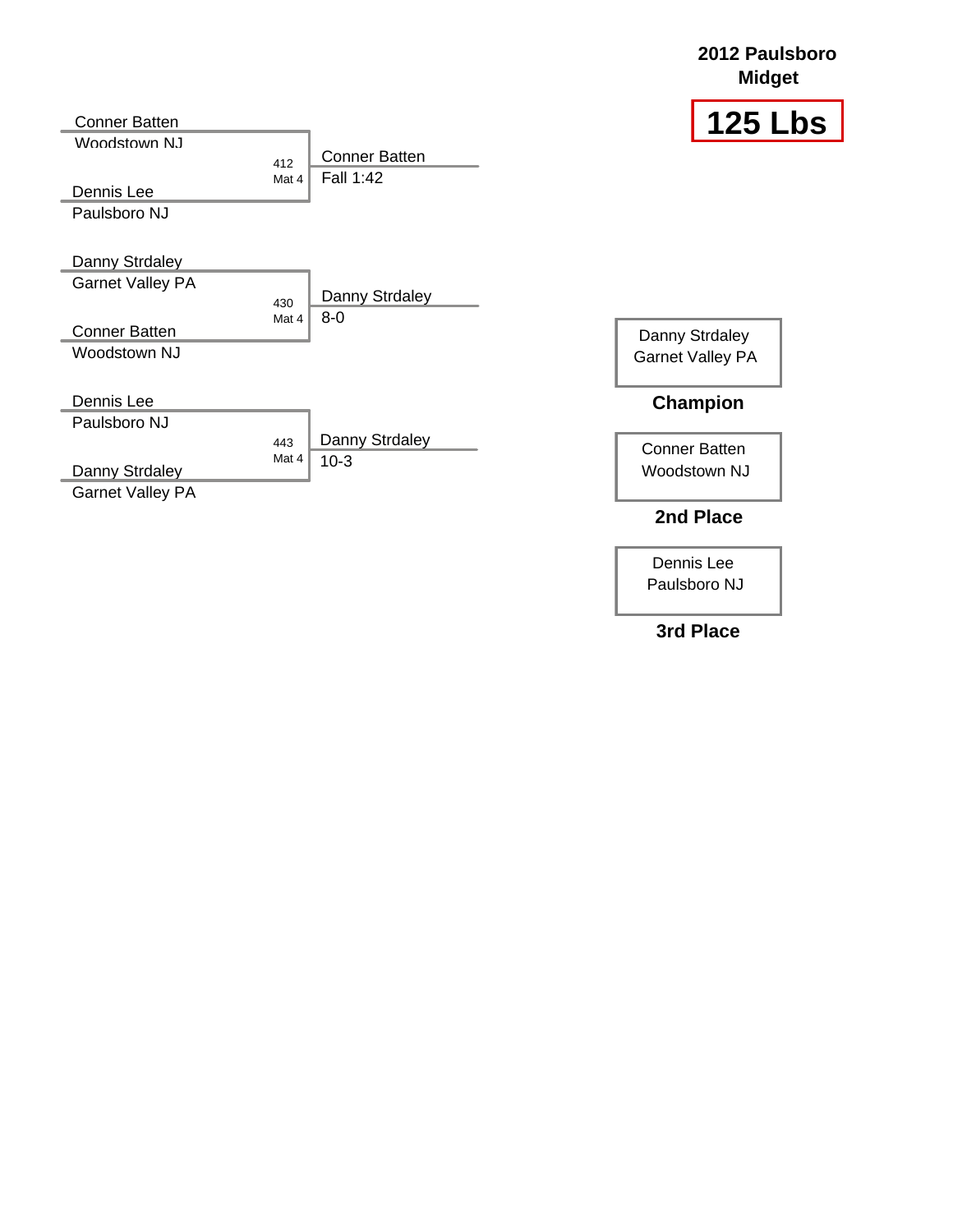

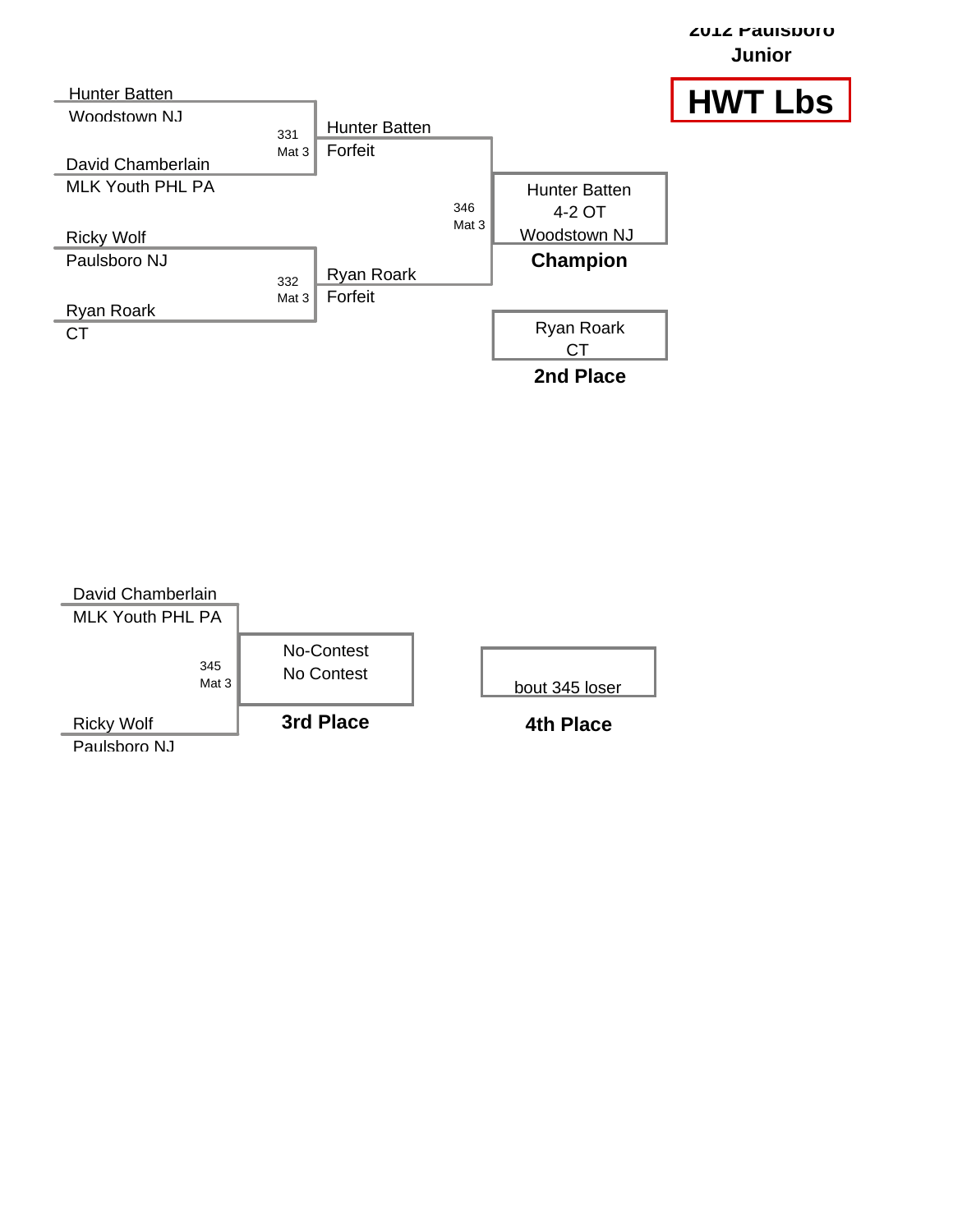

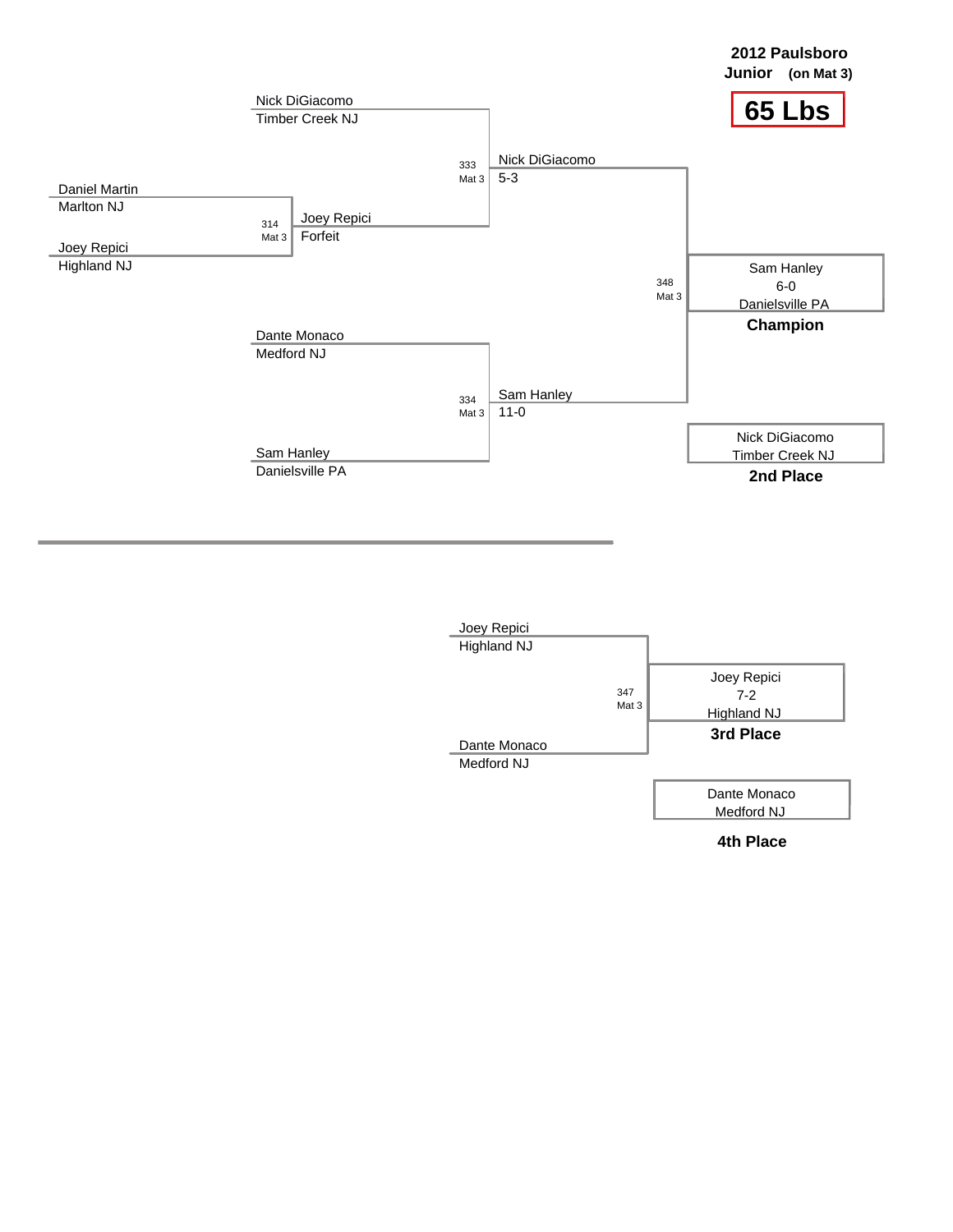

**2012 Paulsboro**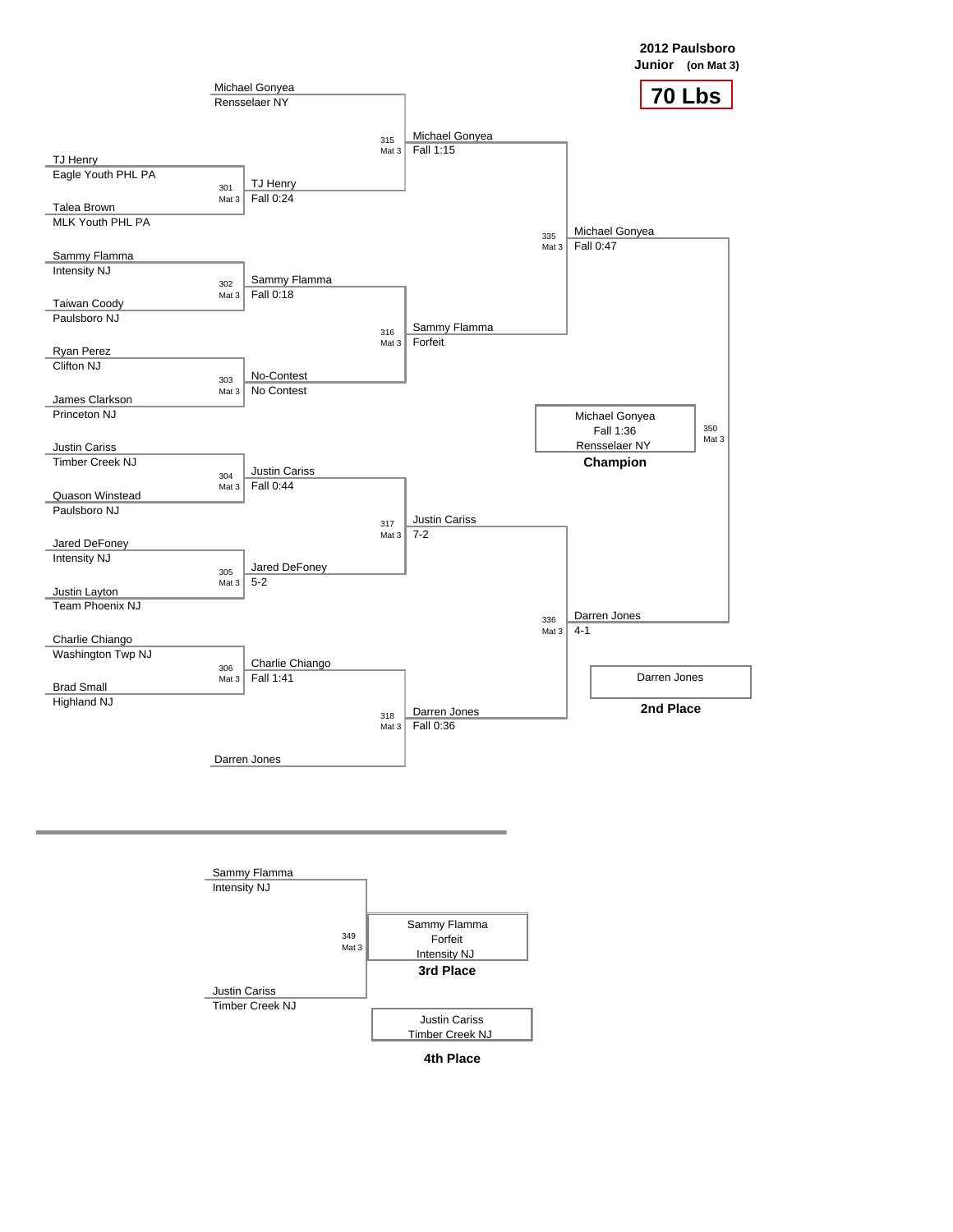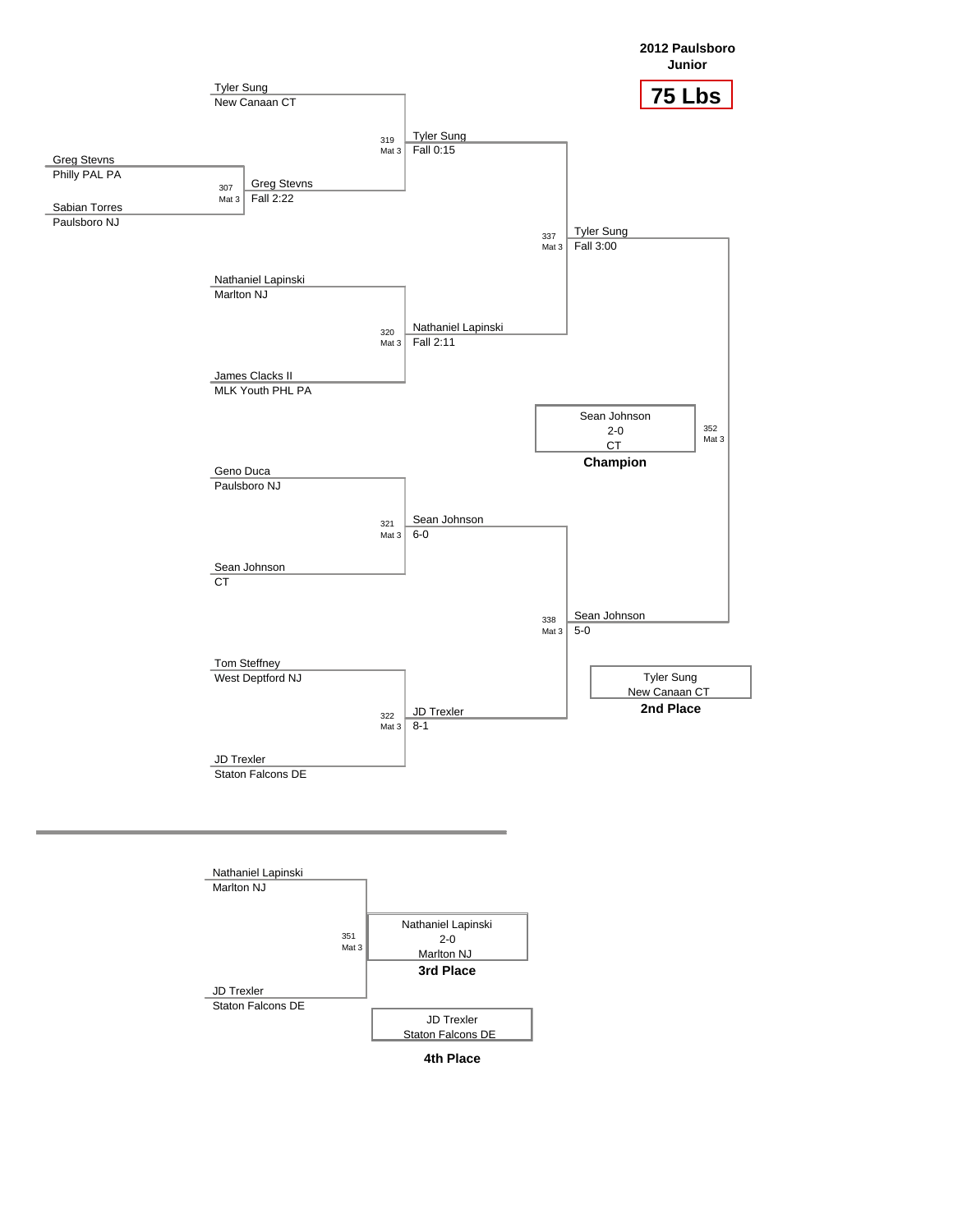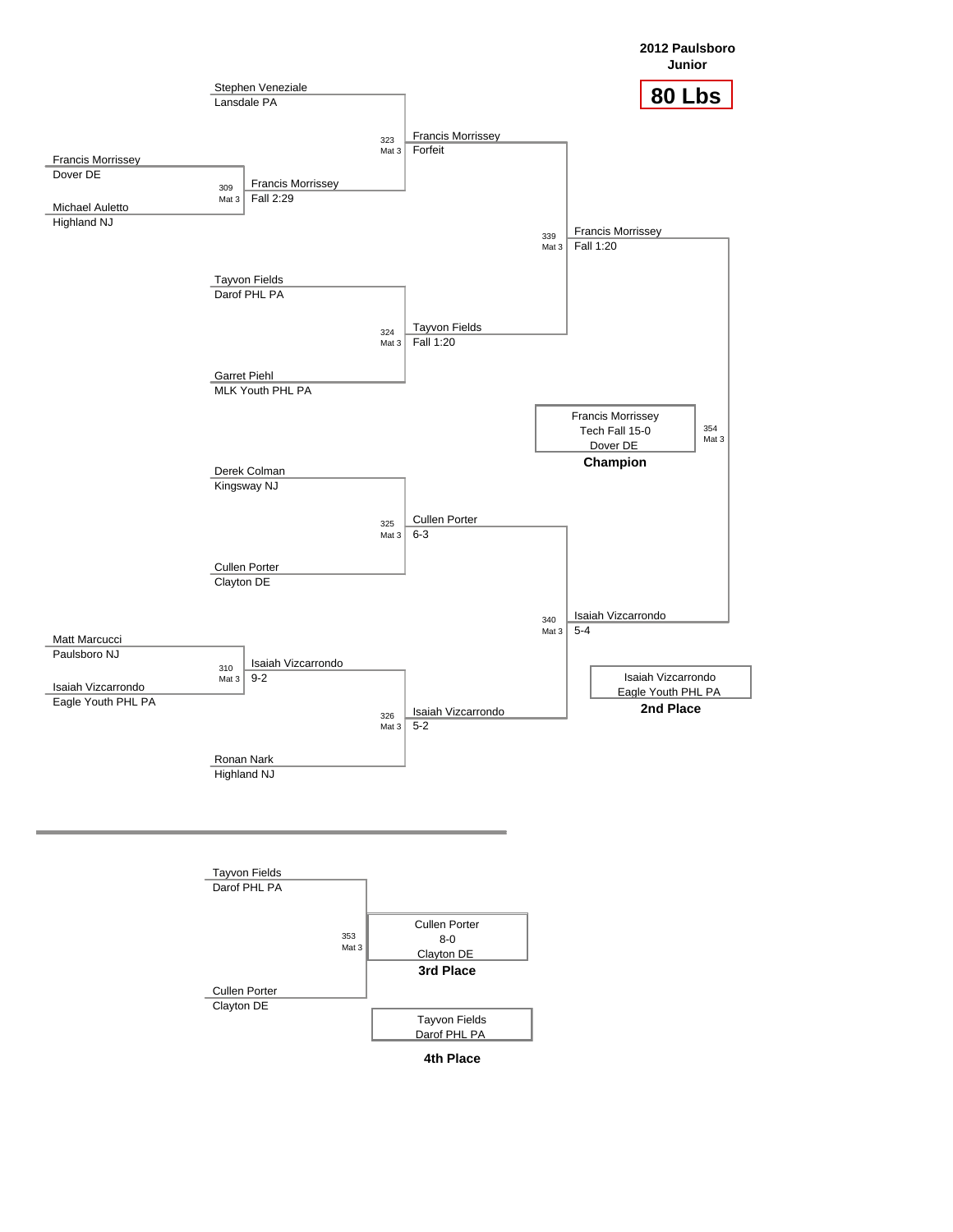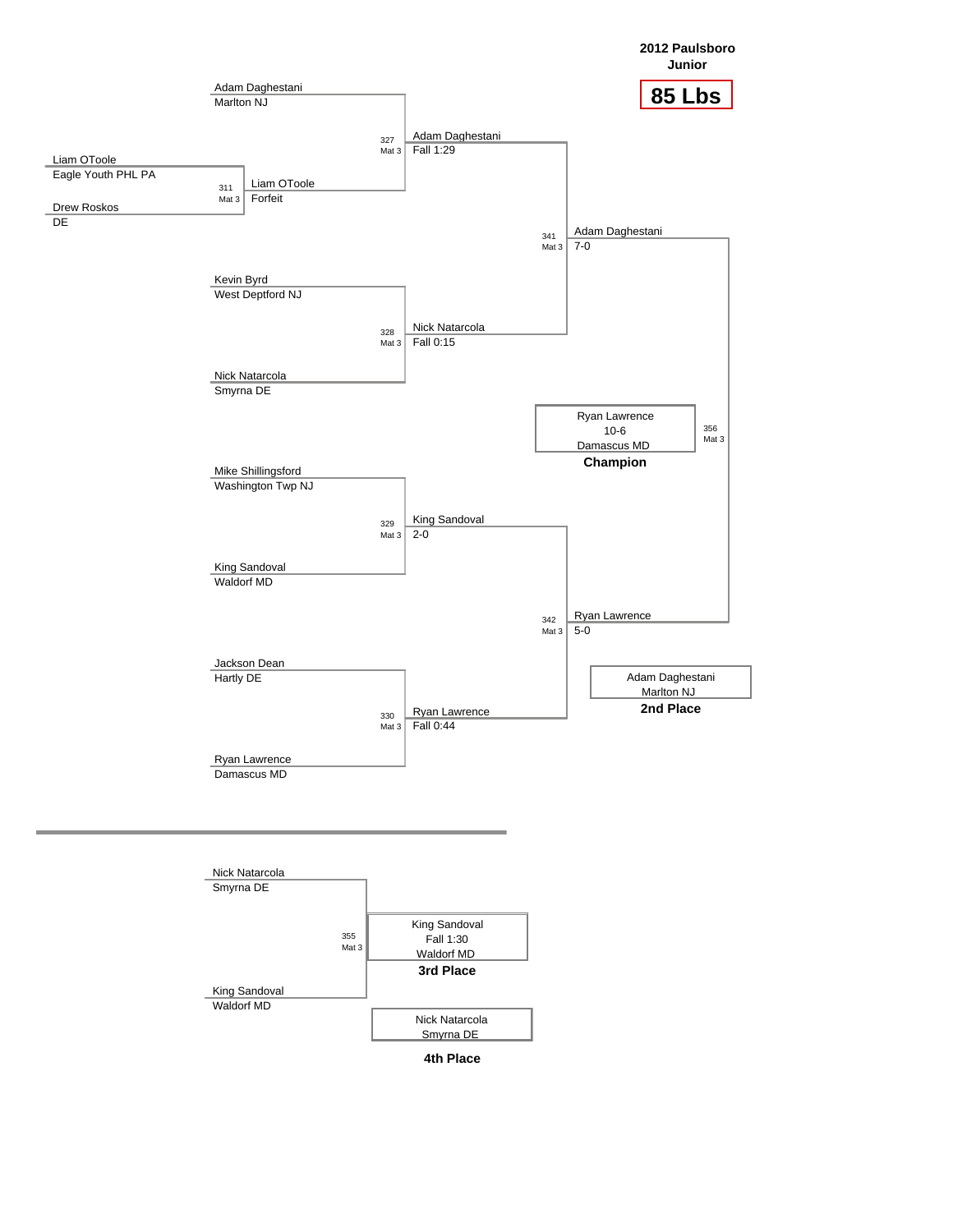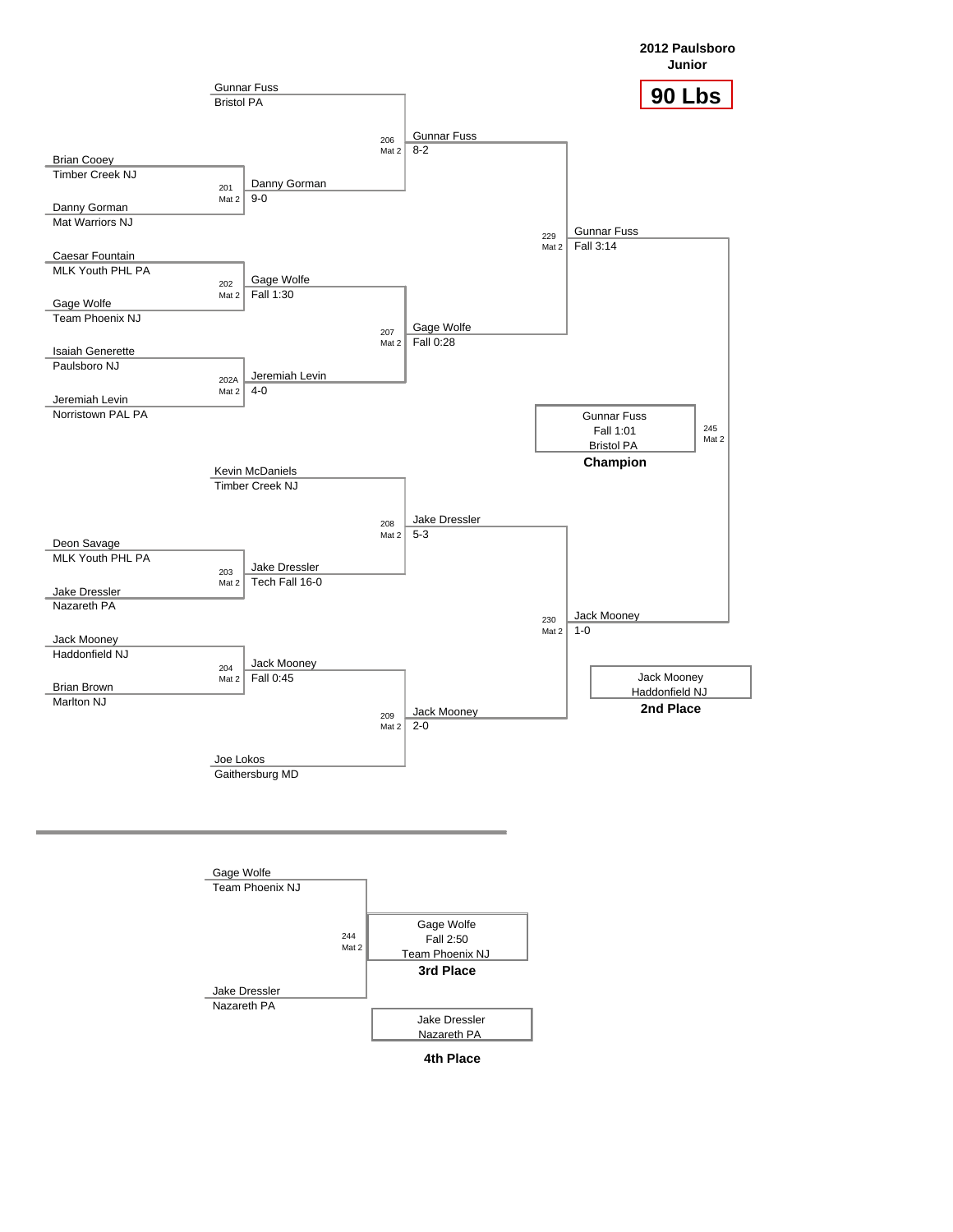

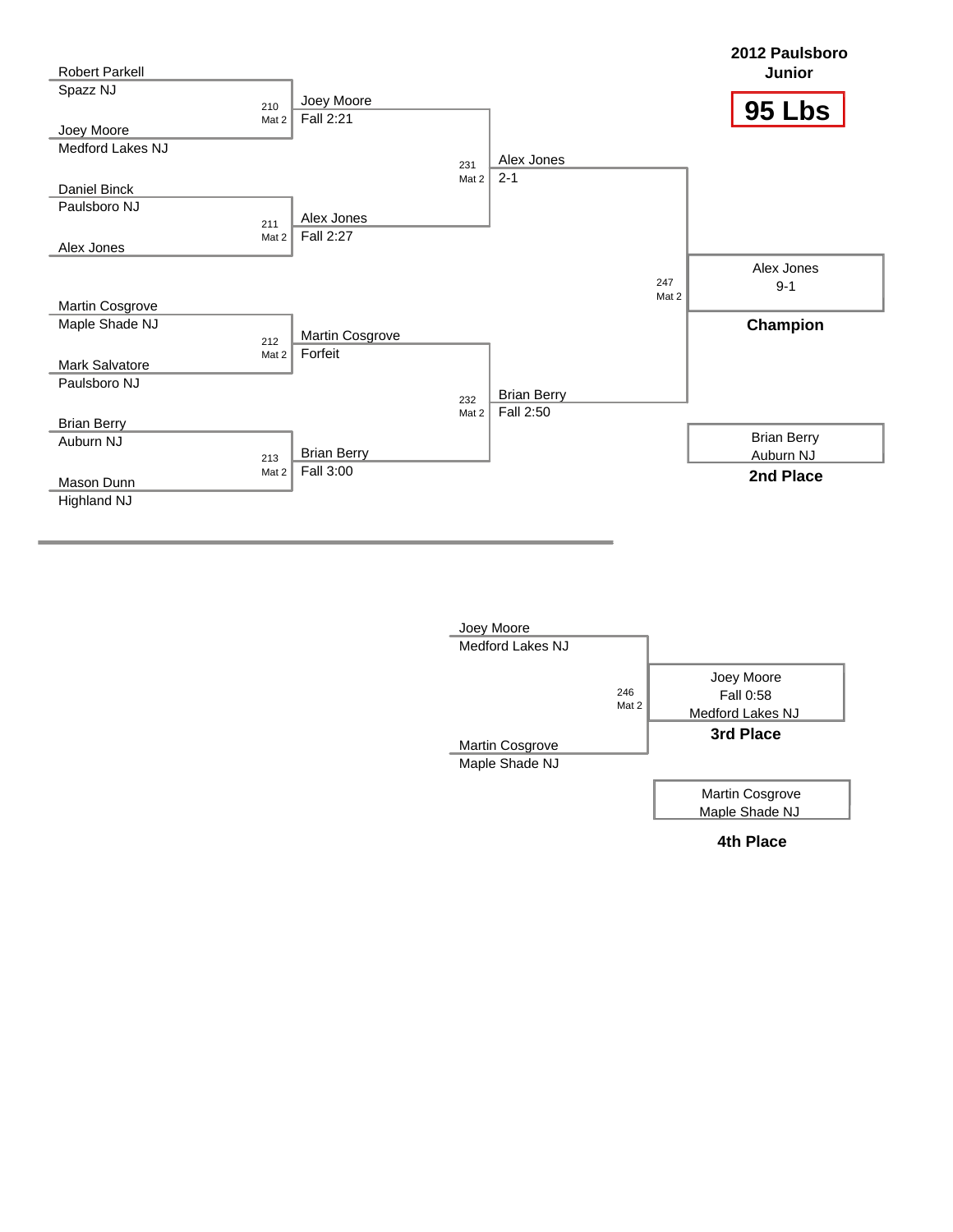

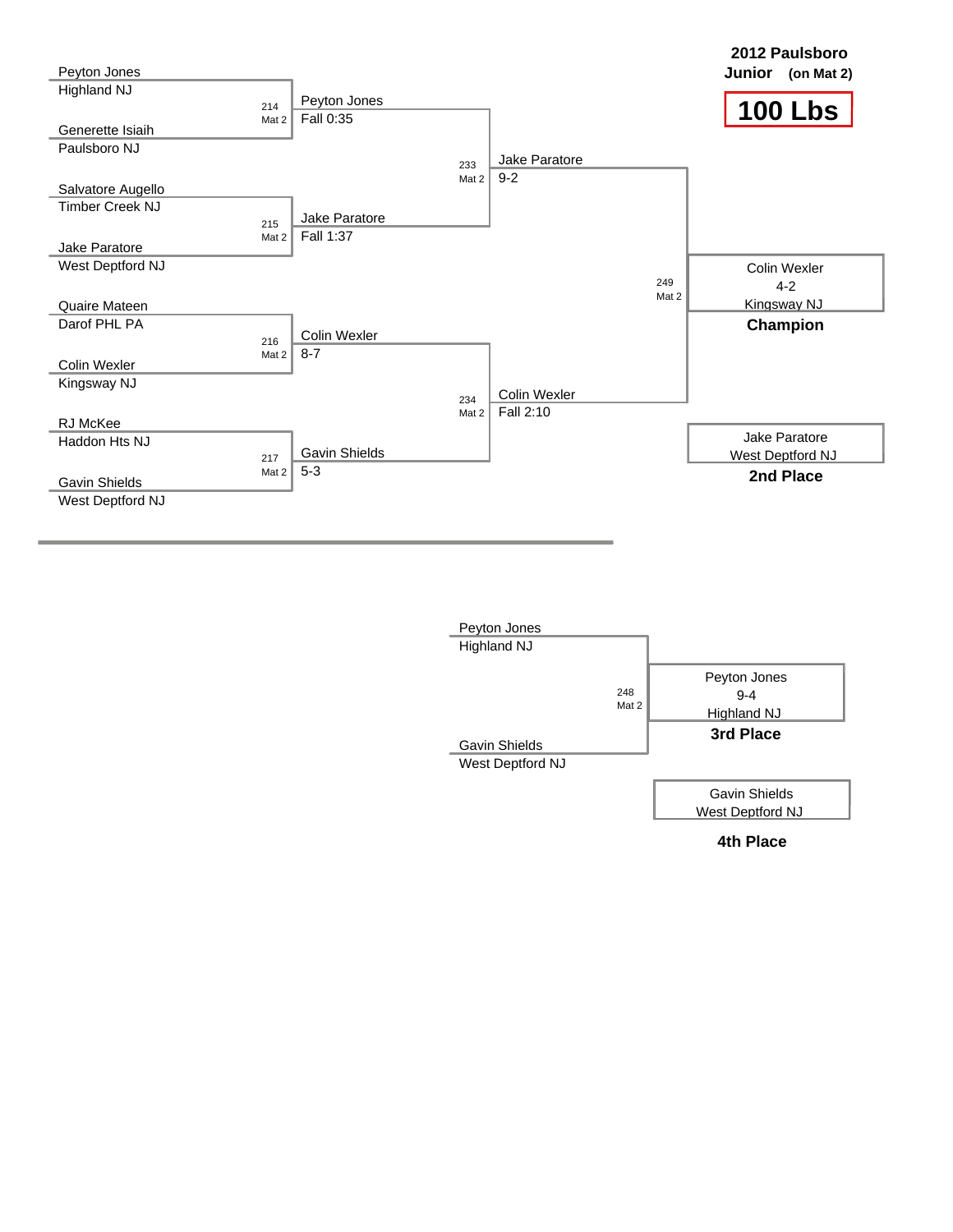

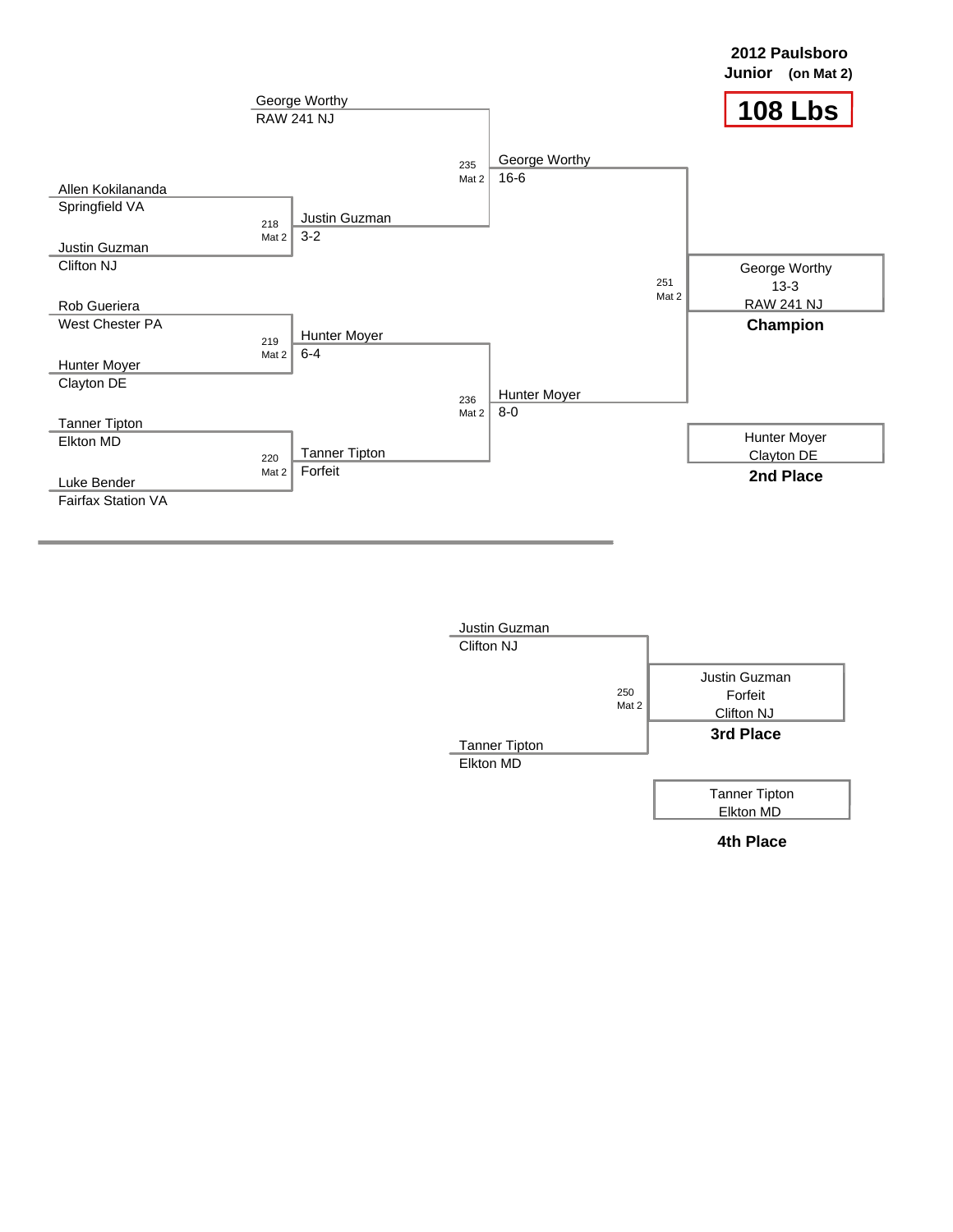

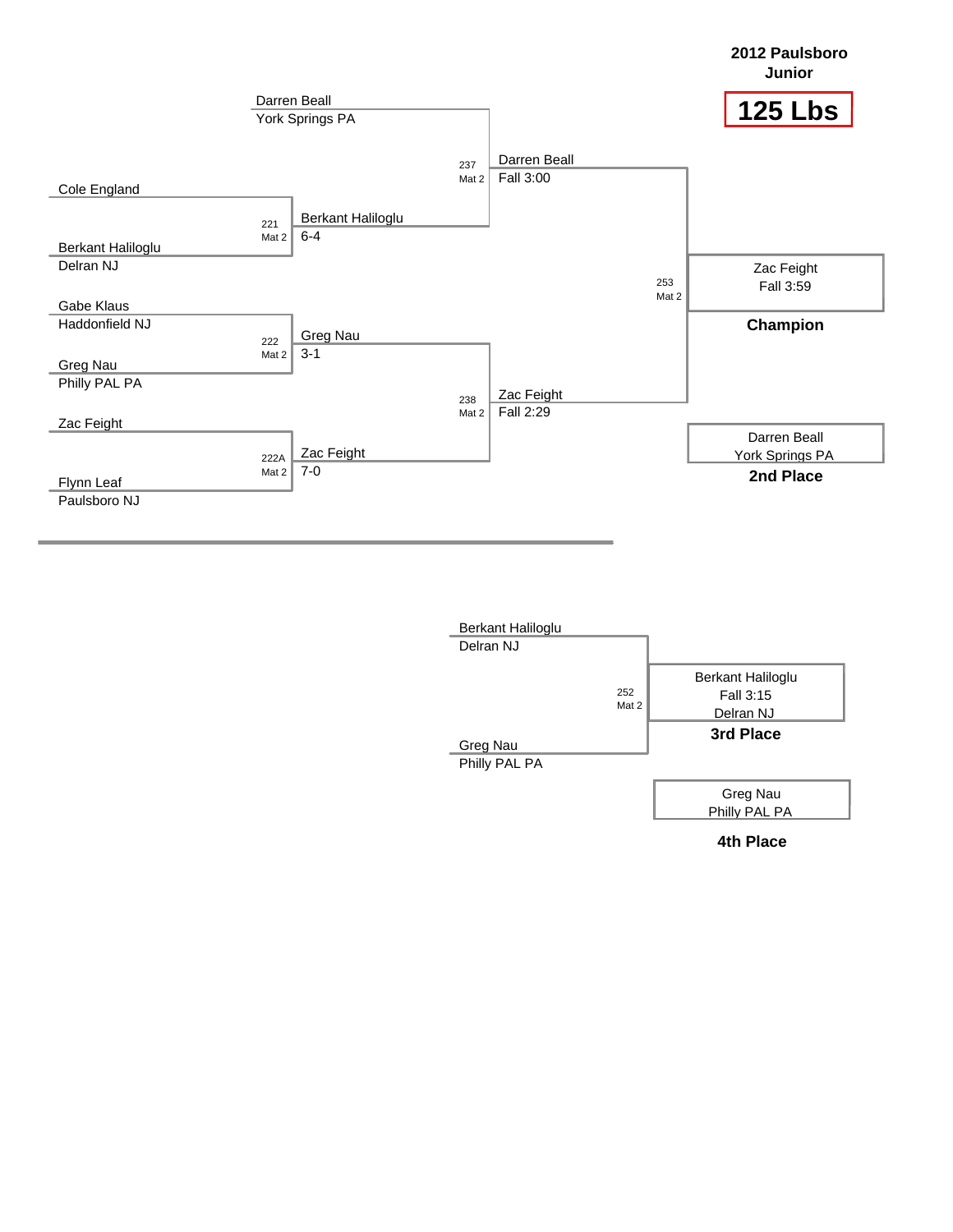

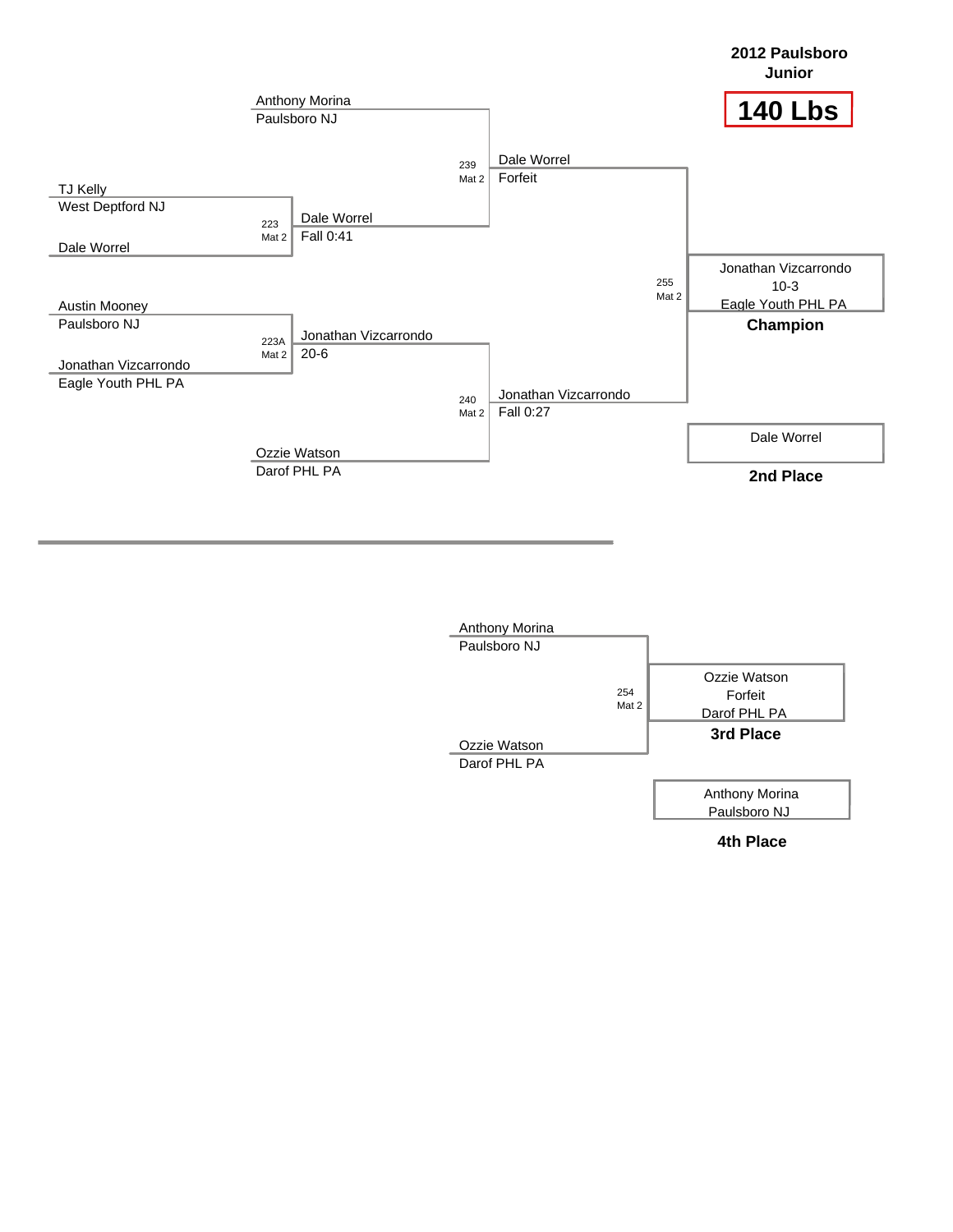| 2012 Paulsboro          |  |  |  |
|-------------------------|--|--|--|
| Intermediate (on Mat 2) |  |  |  |



| <b>Chris Koller</b>                          |              |                                  |                                     |
|----------------------------------------------|--------------|----------------------------------|-------------------------------------|
| Paulsboro NJ<br>Frank Mooney<br>Paulsboro NJ | 205<br>Mat 2 | <b>Chris Koller</b><br>Fall 0:15 |                                     |
| <b>Chris Koller</b><br>Paulsboro NJ          | 224<br>Mat 2 | <b>Chris Koller</b><br>Forfeit   |                                     |
| <b>Frank Mooney</b><br>Paulsboro NJ          |              |                                  | <b>Chris Koller</b><br>Paulsboro NJ |
| <b>Chris Koller</b><br>Paulsboro NJ          |              |                                  | Champion                            |
| <b>Frank Mooney</b><br>Paulsboro NJ          | Mat 2        |                                  | <b>Frank Mooney</b><br>Paulsboro NJ |
|                                              |              |                                  | .וח ו                               |

**2nd Place**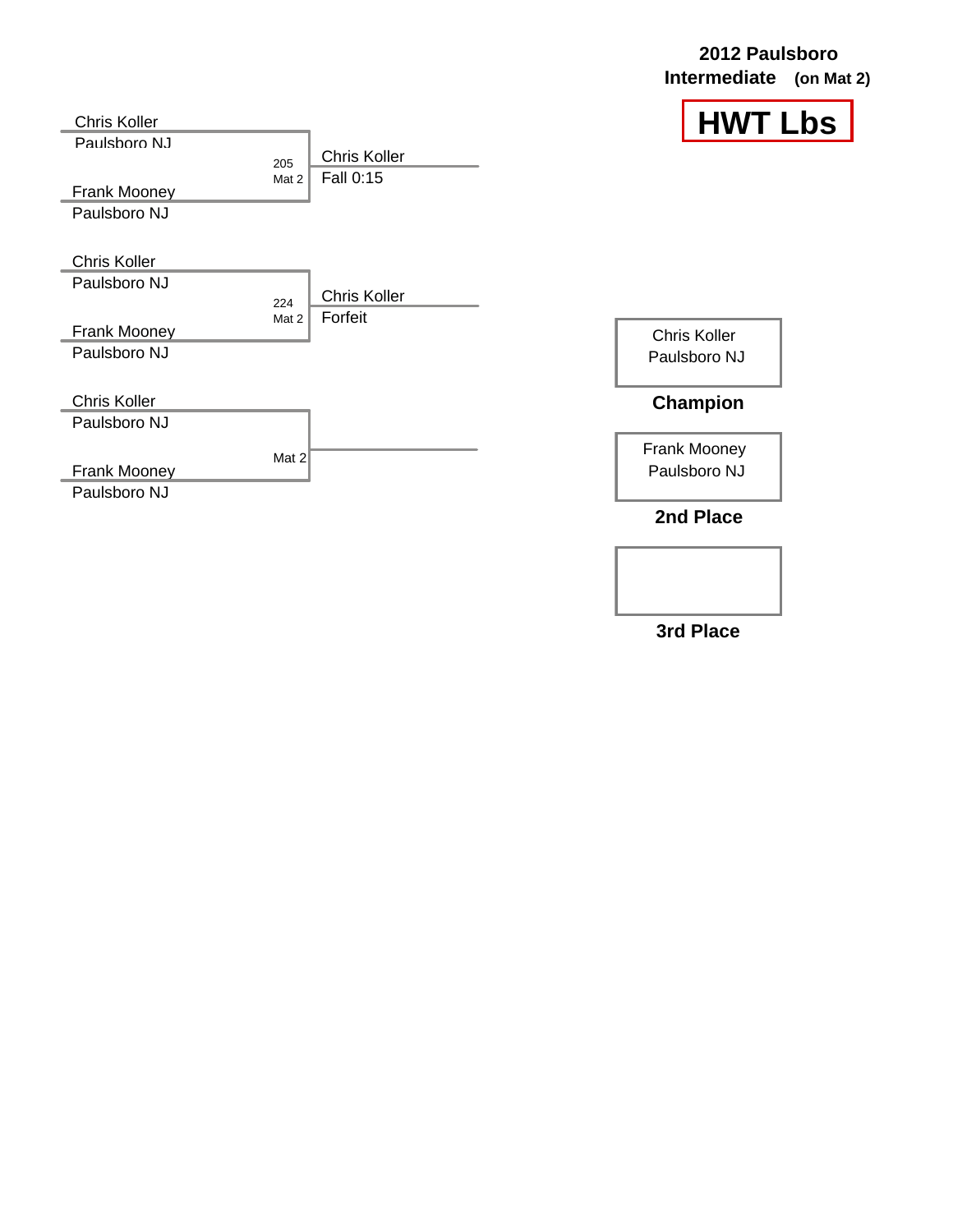

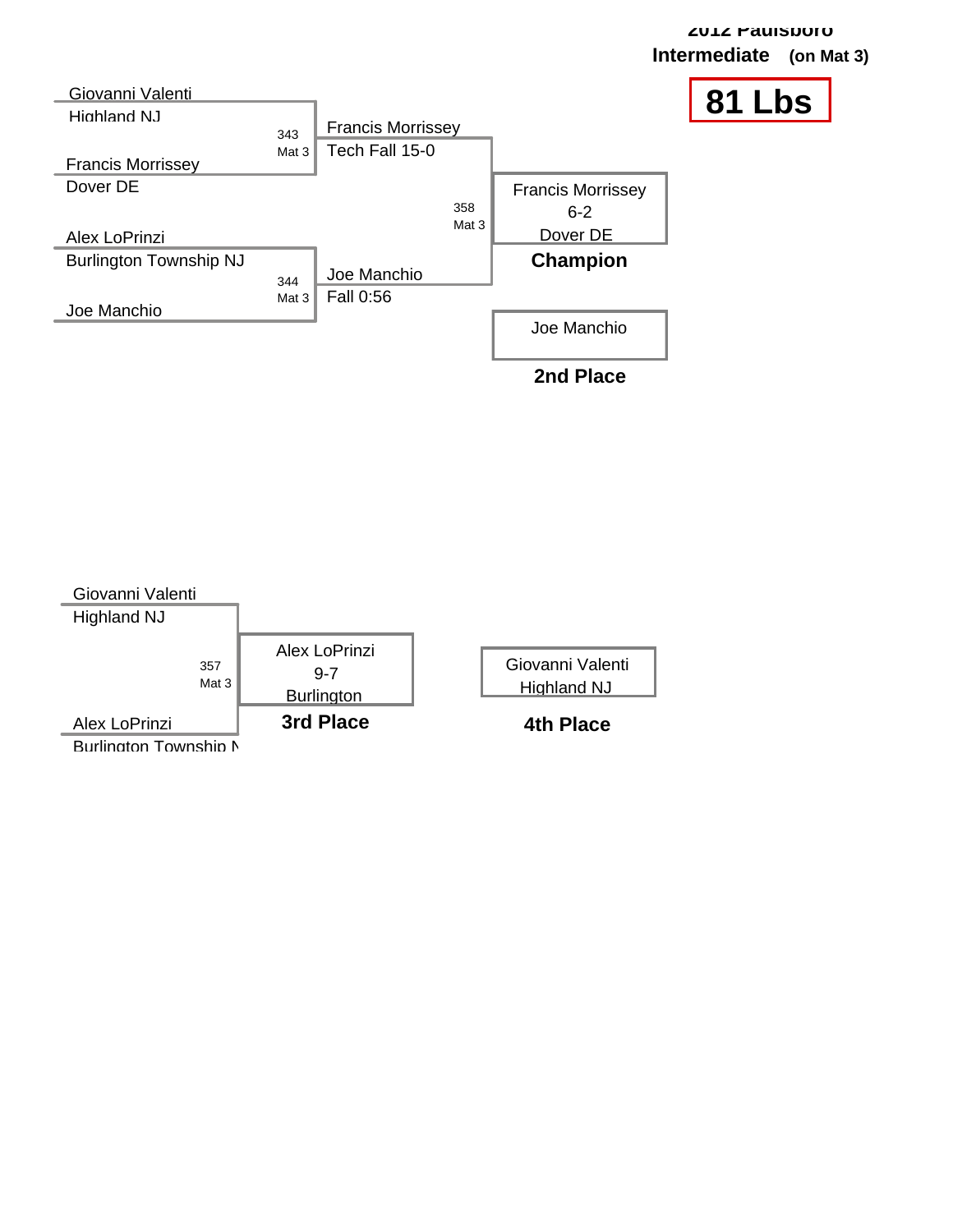

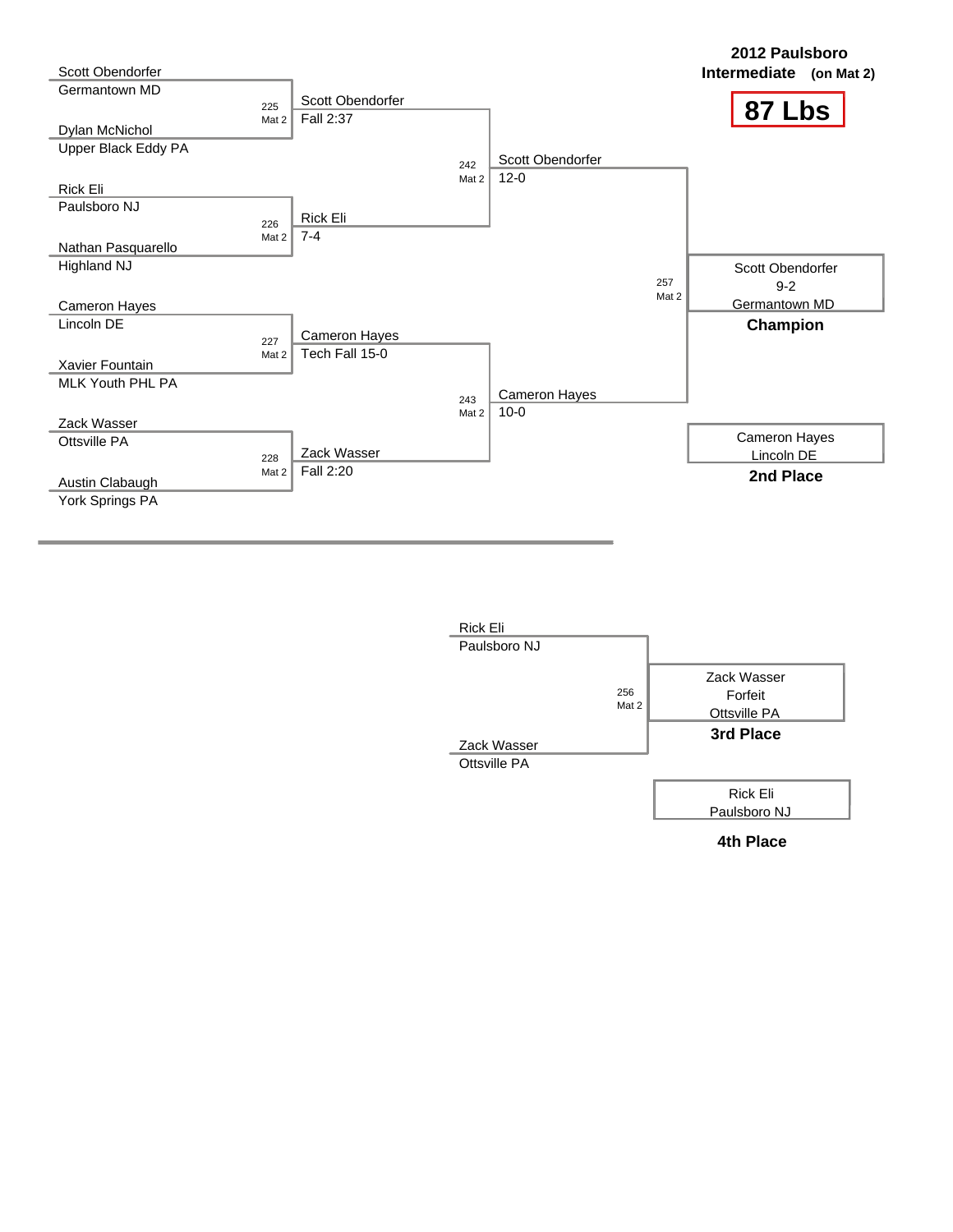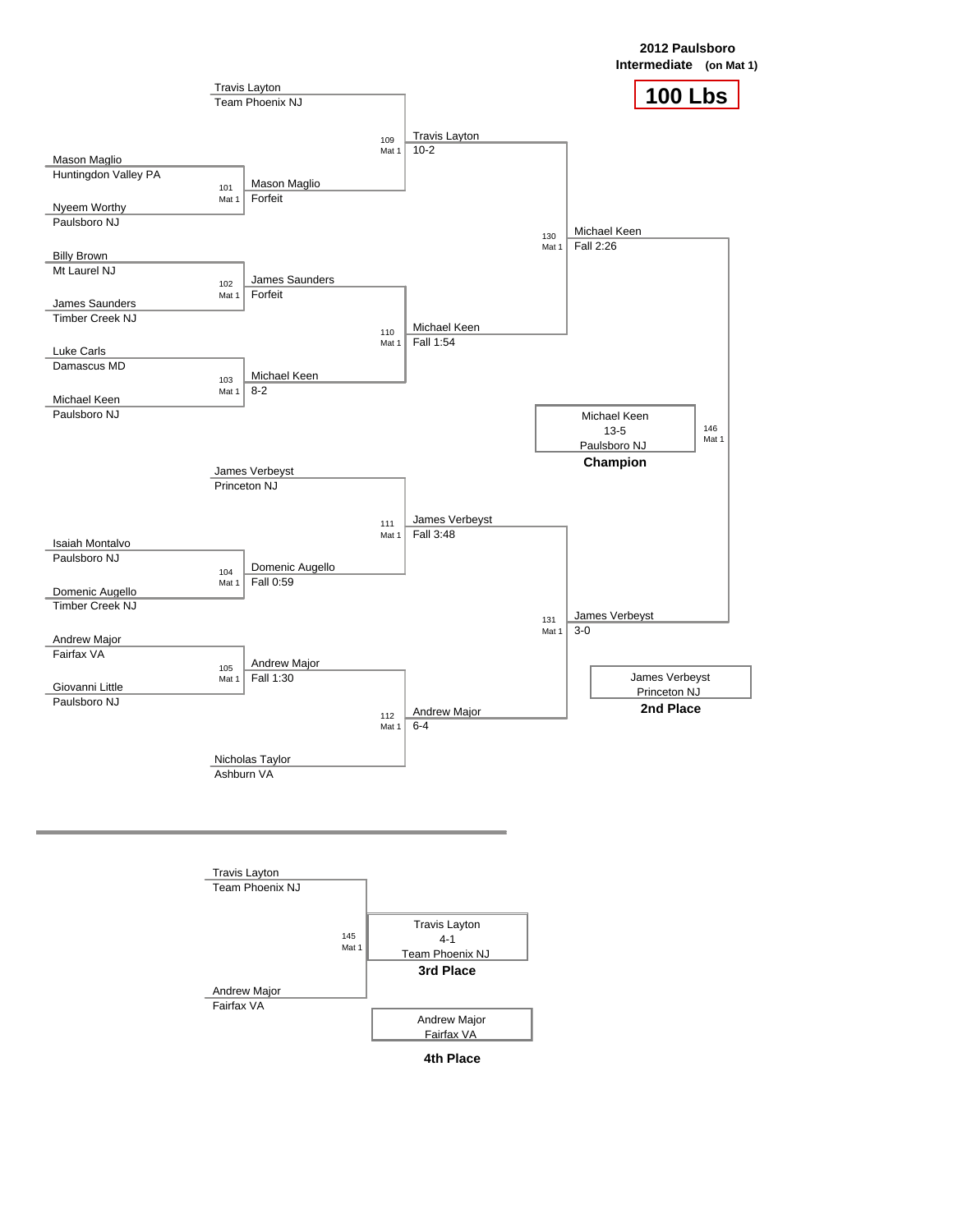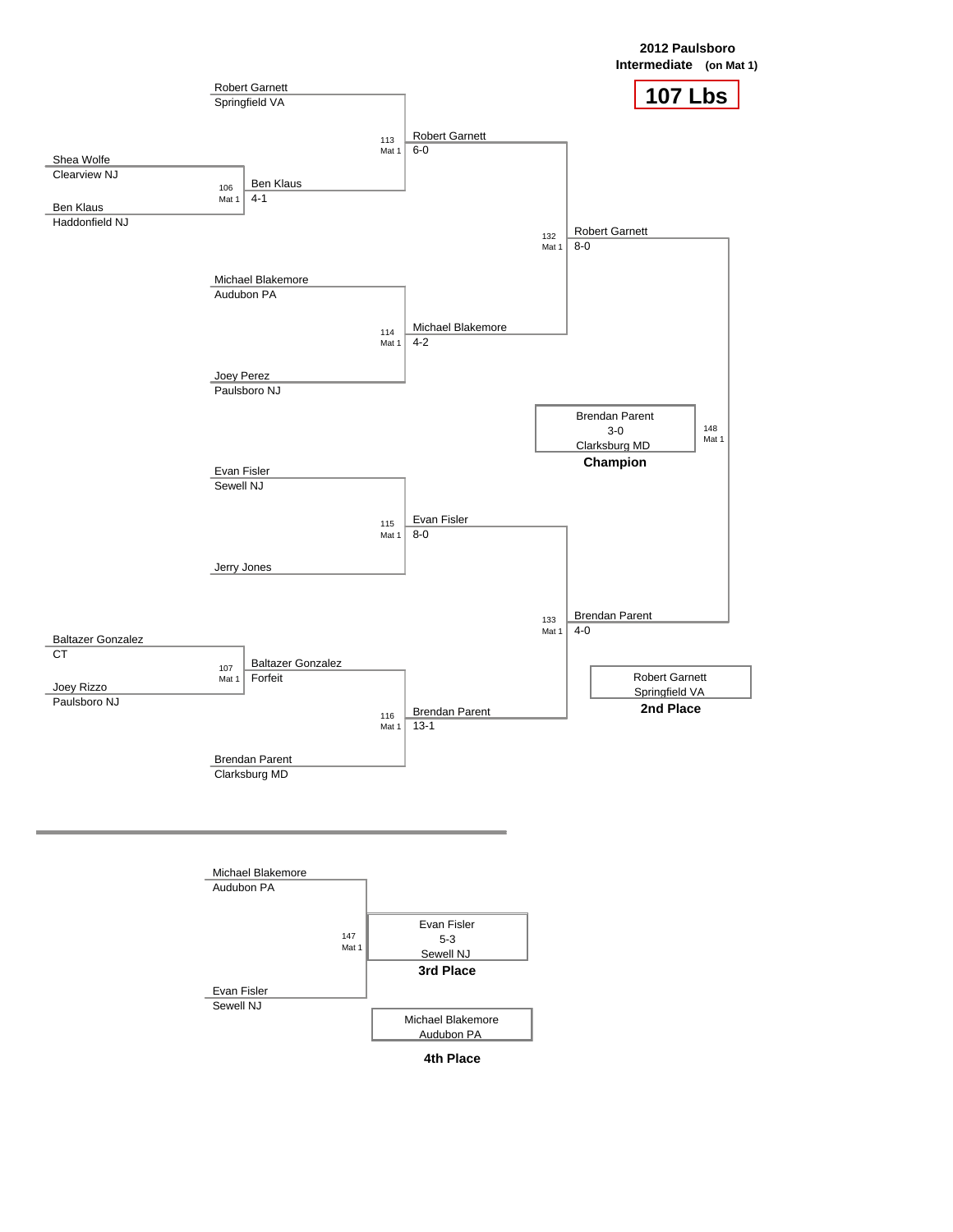

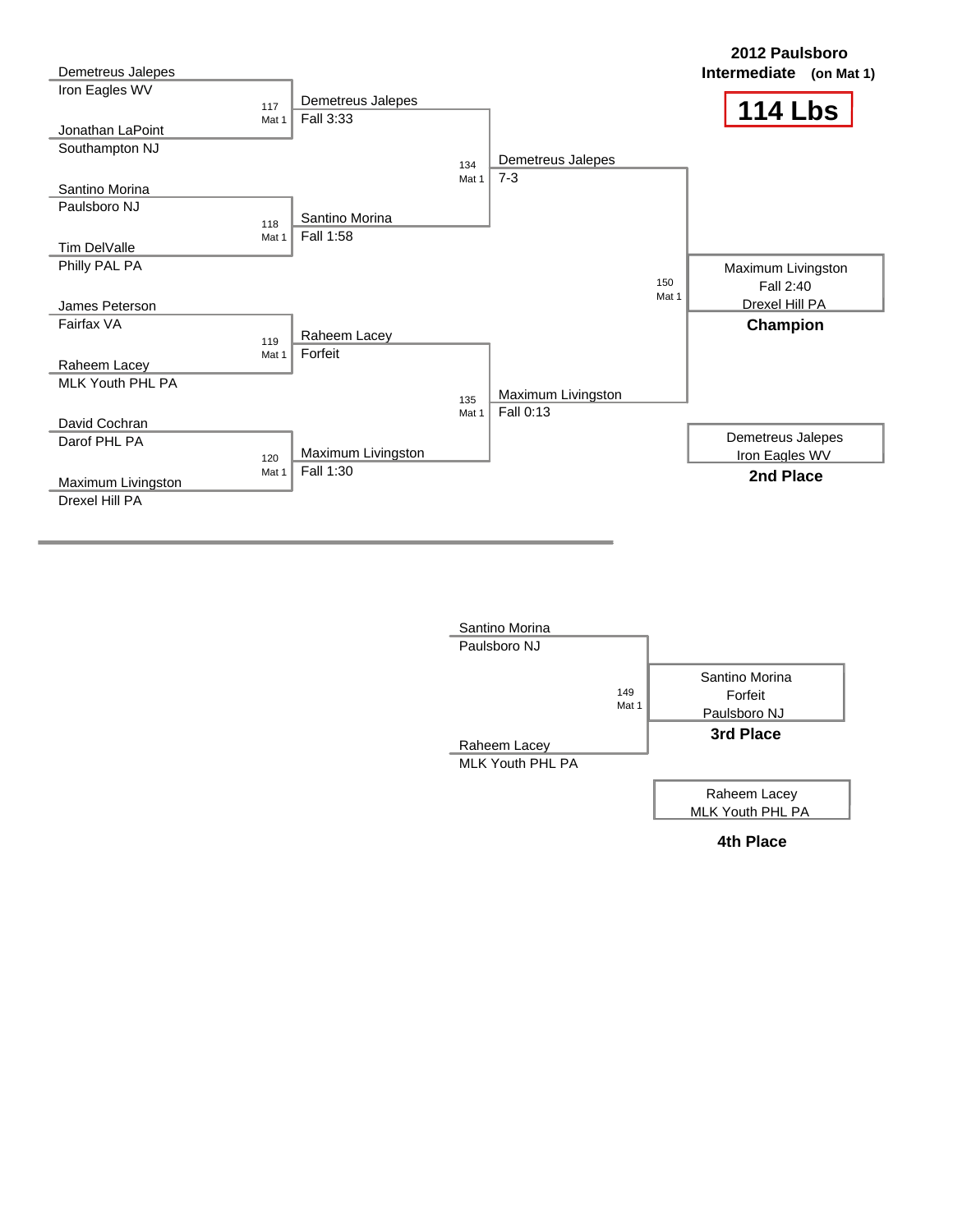

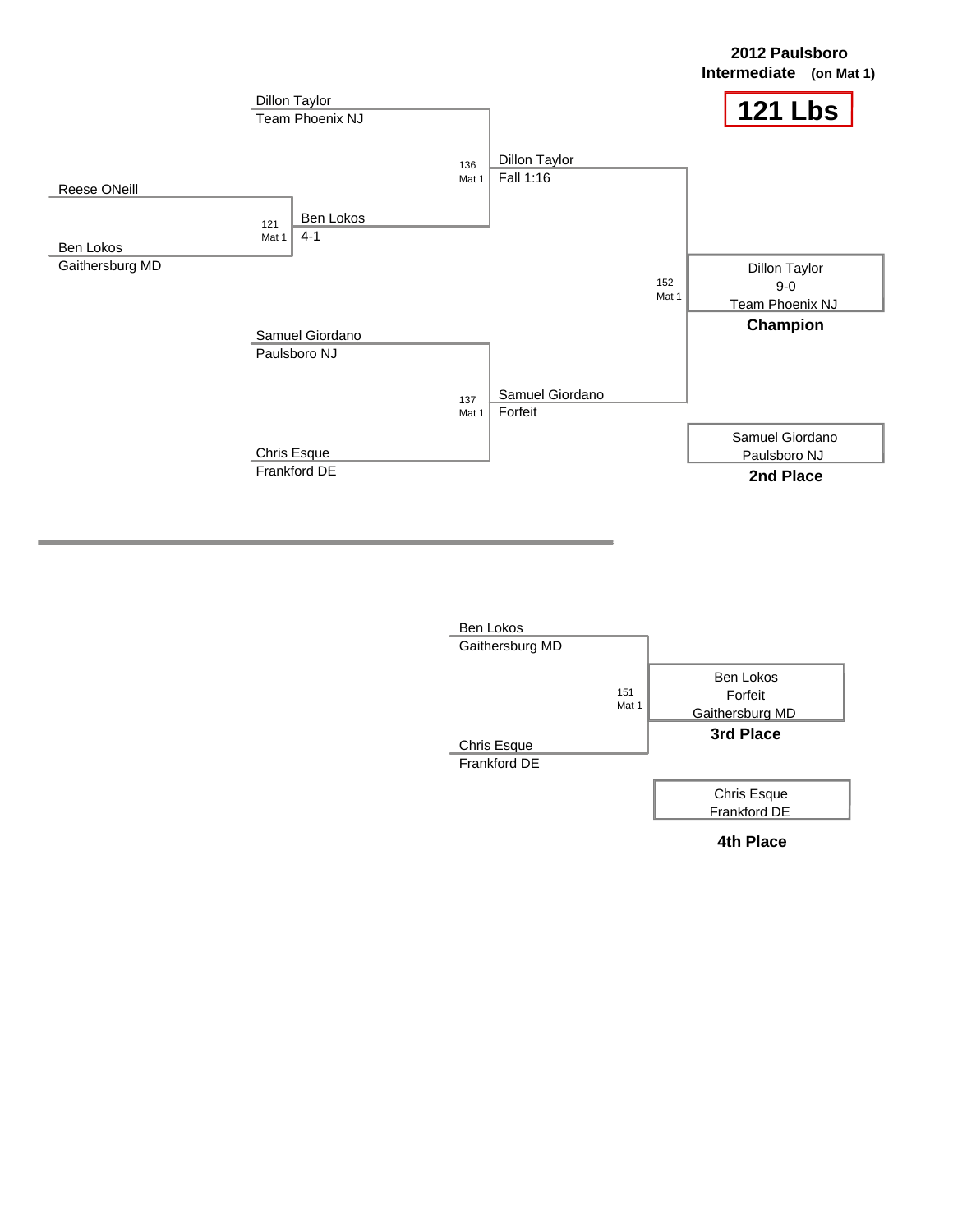

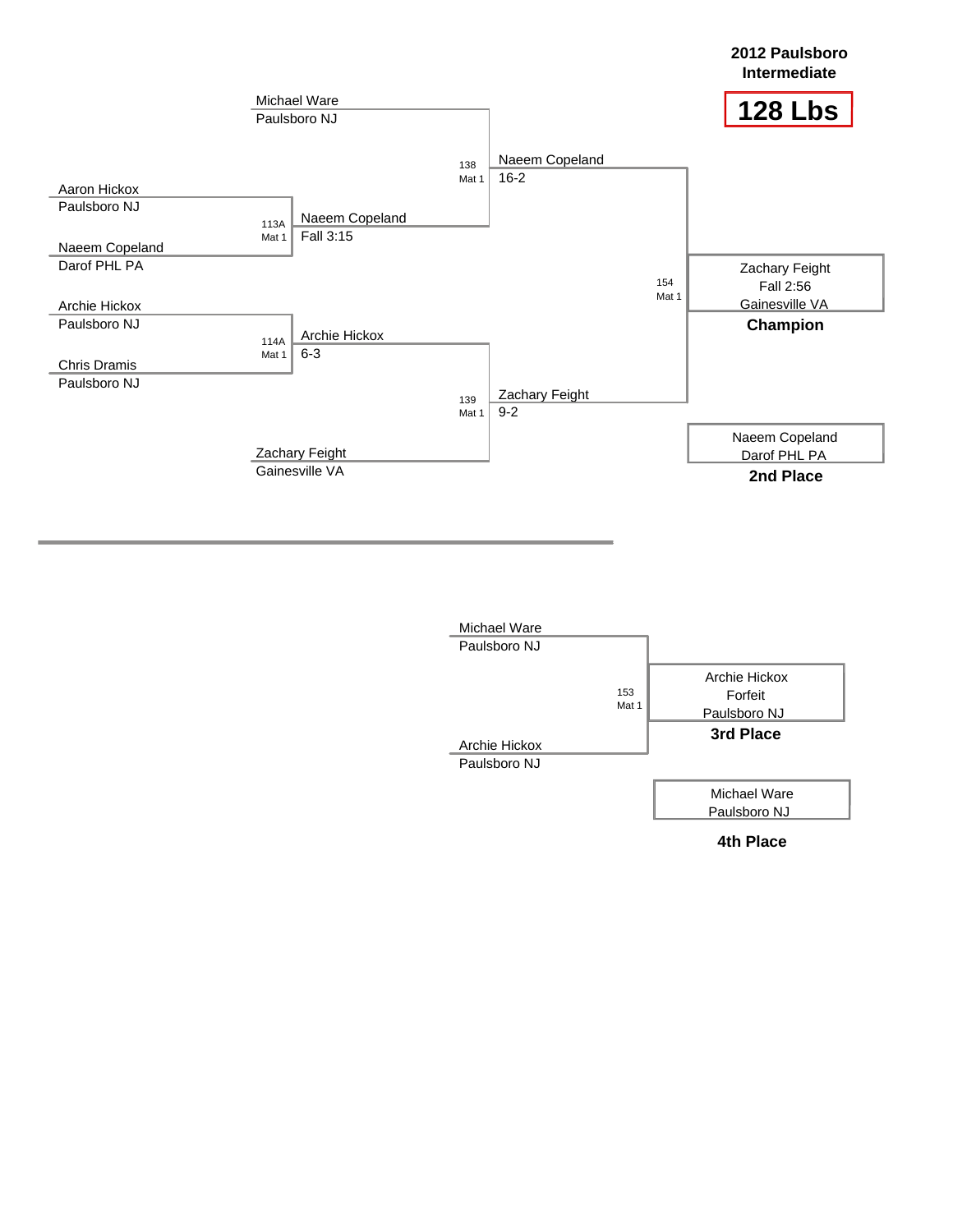

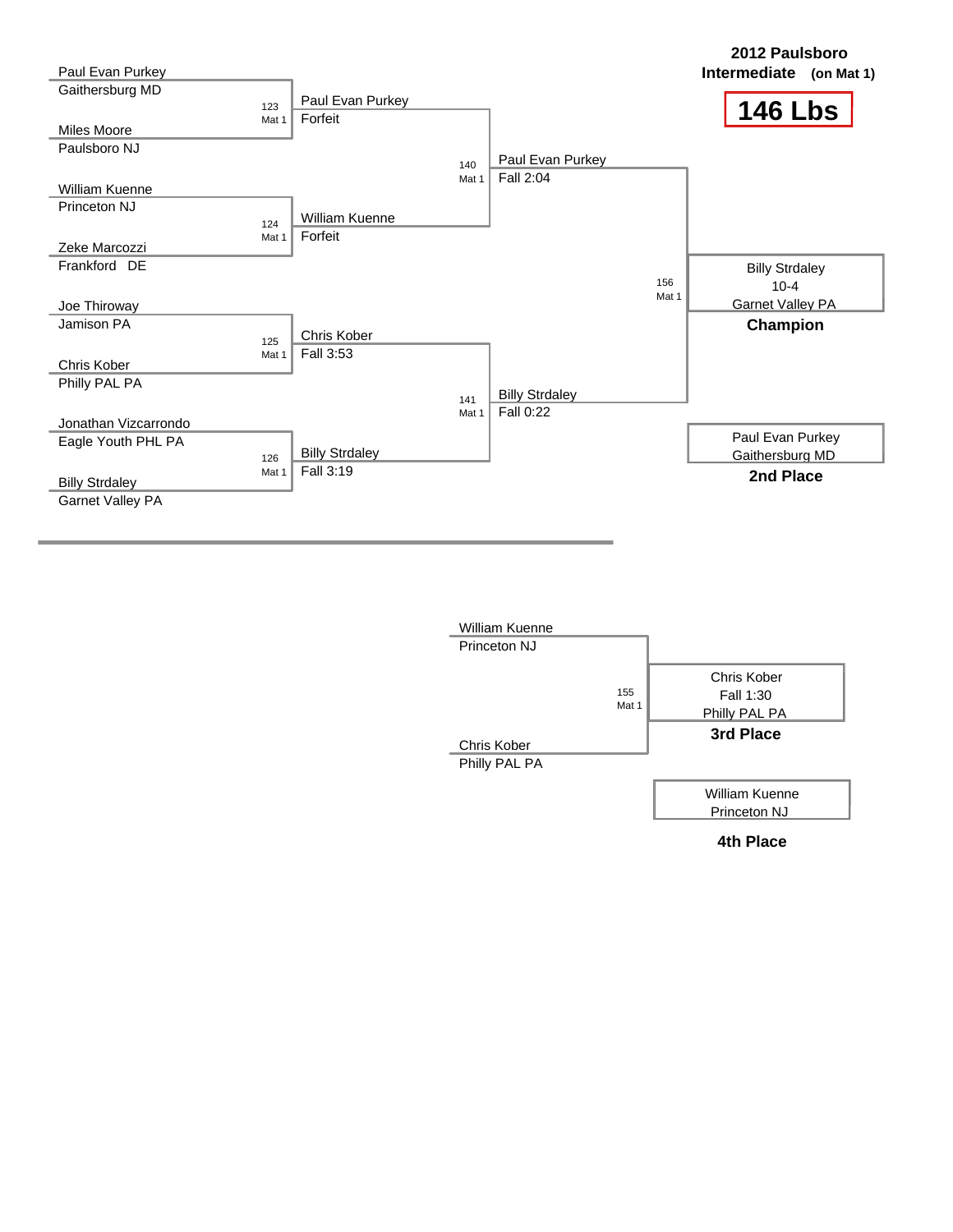